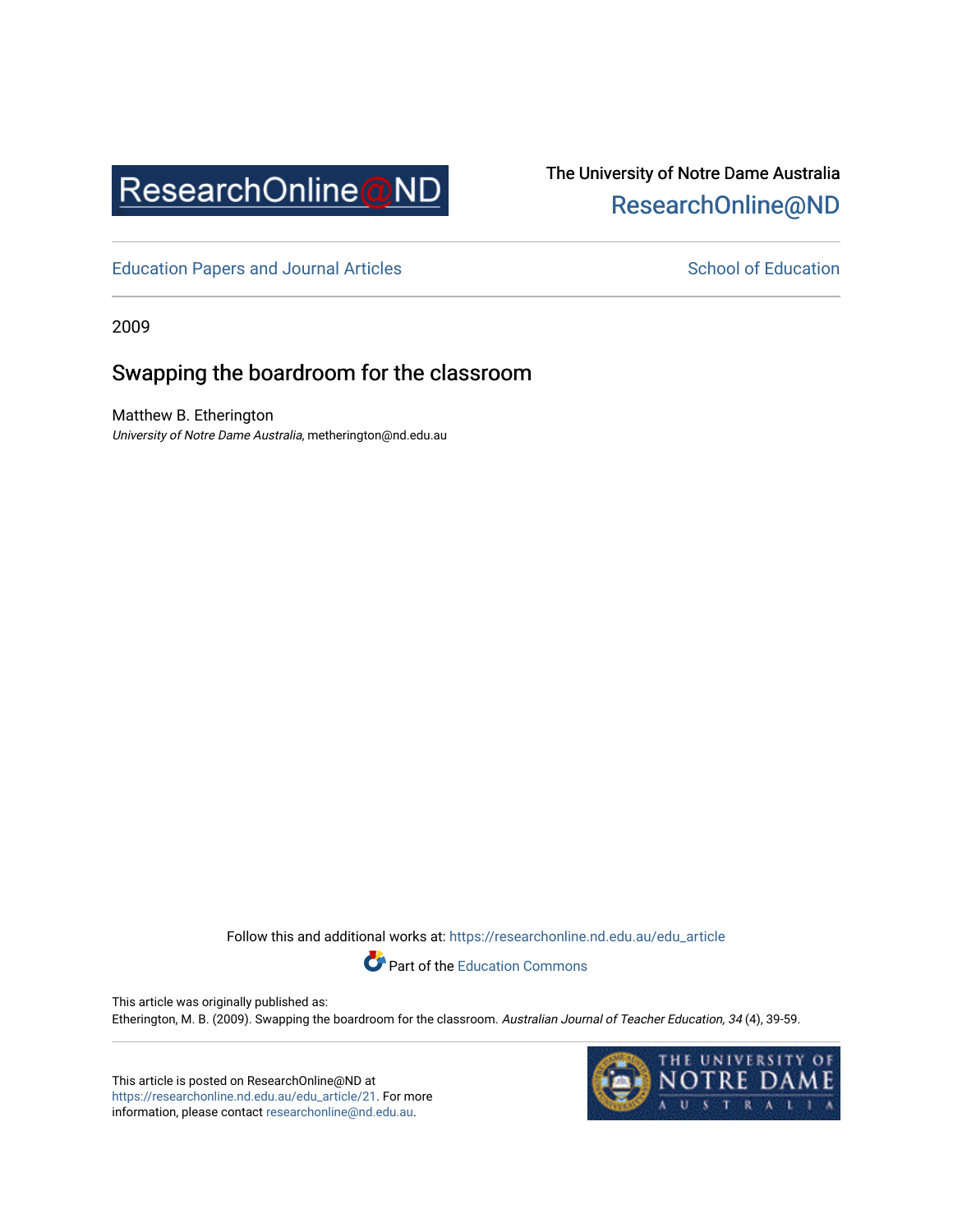## **Swapping the Boardroom for the Classroom**

Matthew Etherington The University of Notre Dame, Sydney metherington@nd,edu,au

*Abstract: This study inquires into the practicum experiences of 10 second career pre-service teachers who were enrolled in two accelerated graduate teacher education programs at a well established university in Ontario Canada. The objective was to understand the actuality of the teaching experience for teacher candidates with previous careers. The data collection drew on a semi-structured interview format and spanned nearly a six month period. The results suggest that second careerists draw heavily on their experiences from first careers and these experiences continue to shape their interpretations, attitudes and beliefs about teaching during and after the practicum. The conclusions recommend that the traditional performance based model of the practicum be replaced with a more self-directed constructivist practicum model.*

#### **Statement of the Problem**

In Ontario, Canada, there are an increasing number of men and women who have switched first careers to become K-6 school teachers. At the same time many have also returned to first careers following a relatively short period of teaching time in the classroom. While these individuals were initially well motivated to teach, and are career experienced with rich work place histories, their actual experience teaching in the classroom appears to be incongruent to their perceptions of teaching. As such, second career teachers show an inherent resistance to certain types of school bureaucracy mostly in the form of top down decision making. Moreover, career experienced teachers reveal perceptions of pedagogy that are contrary to the actuality and the practicality of teaching young children in K-6 schools. They seem determined to include as an adjunct to their pedagogy both their workplace successes and also career frustrations. Subsequently career experienced teachers with rich work histories may well be the most challenging and least understood profile of K-6 teacher for education faculty, practicum supervisors and school staff.

This study draws on these challenges and does so by offering a phenomenological inquiry to help uncover the personal and private reflections, perceptions, expectations and experiences of ten second career teachers before they graduate. The aim is to gain a clearer understanding of how second career teachers perceive the initial classroom teaching experience. The career changers were interviewed immediately after their school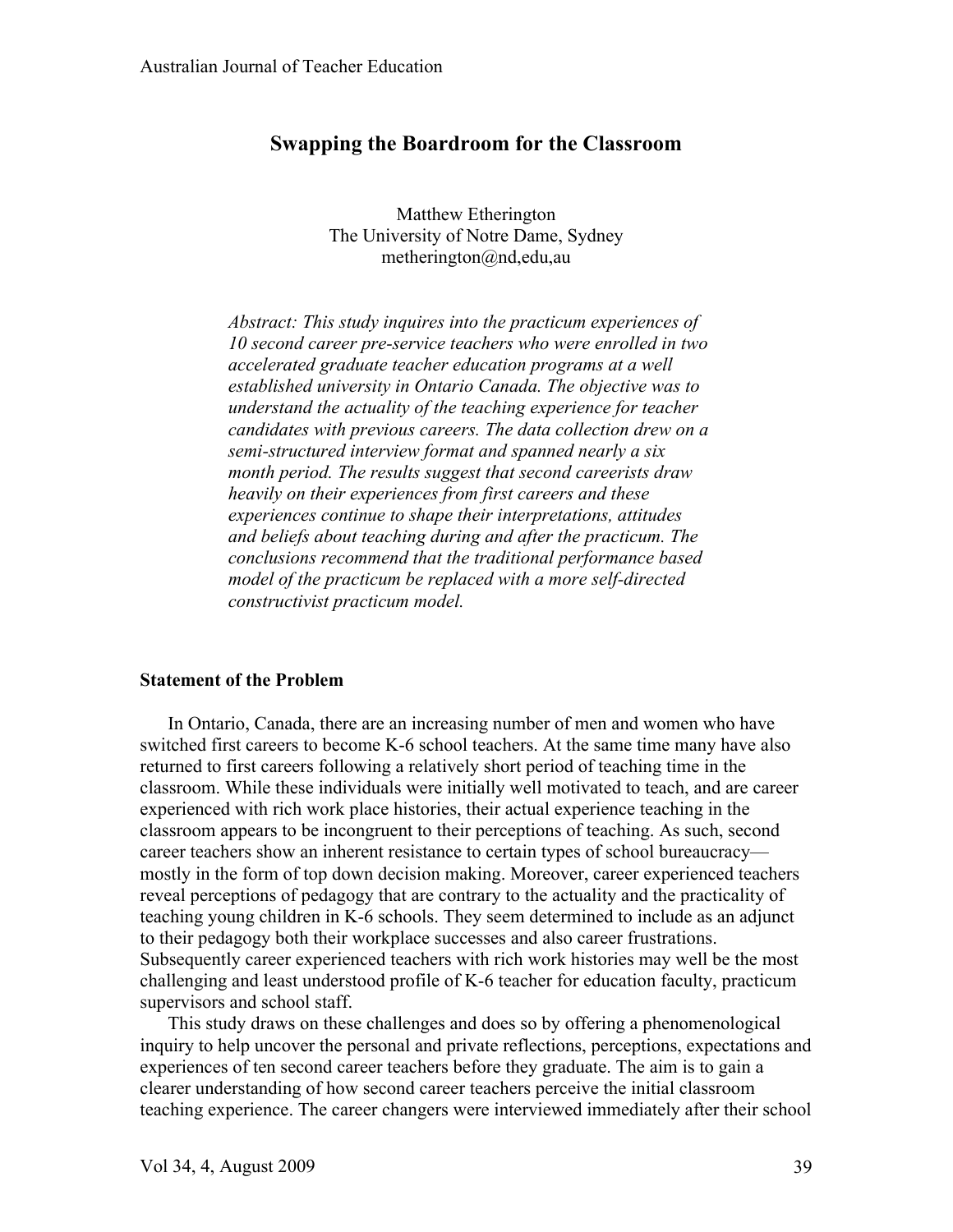experience. Their reflections may assist teacher educators to prepare teacher training programs for mature age individuals who become K-6 teachers after well established first careers.

### **The Conceptual Framework**

The conceptual frame of reference employed in this study is drawn from the ideal of self-directed learning. This was made popular by Della-Dora and Blanchard (1979) as a relevant research style of inquiry that investigates past experiences, perceptions and in particular, a view of understanding as it relates to a mature age individual's expectations of further formal schooling and formal education.

Self-directed learning of this nature recognises that much of our knowledge is gained through self-education and it occurs both inside and outside of formal institutions. It is understood that the knowledge and skills of second career teachers can be shared and practiced in schools, which ultimately means that prior experiences gained in diverse workplaces are significant and influential for becoming a teacher.

Self-directed learning occurs when people are not compelled to learn and others are not compelled to teach them—especially not to teach them a particular subject-matter curriculum. While teacher educators can prepare second career teachers for a career teaching in schools, self-directed learning recognises that true education can only occur when a person chooses to learn what he can also decide not to learn. This view reinforces the idea that previous career and life experiences of second career teachers are powerful determinants for any new learning to take place.

## **A Review of the Literature**

The practicum has long been a feature of teacher education in Ontario Canada. In some respects, its longevity is significant, given its resource demands outside traditional university teaching, both of schools and university. Although models of the school experience may vary between teacher education programs, most include school placements supervised by an experienced classroom teacher and university staff (Lawrance and Palmer, 2003). Consequently, the opportunities that teacher candidates have to teach in schools during their initial teacher education program continue to be through the traditional practicum model.

The practicum is usually recognised as central to teacher education because in the classroom, pedagogical skills are developed and theories of teaching and learning are contested. For most, the practicum is a limited period of time, when teacher candidates are meant to apply what they have learned in their studies with the assistance of an experienced supervising teacher. However, for non-traditional teacher candidates who have values and beliefs that have been developed and reinforced over time, have raised families of their own, and have extensive workplace experience or teaching and learning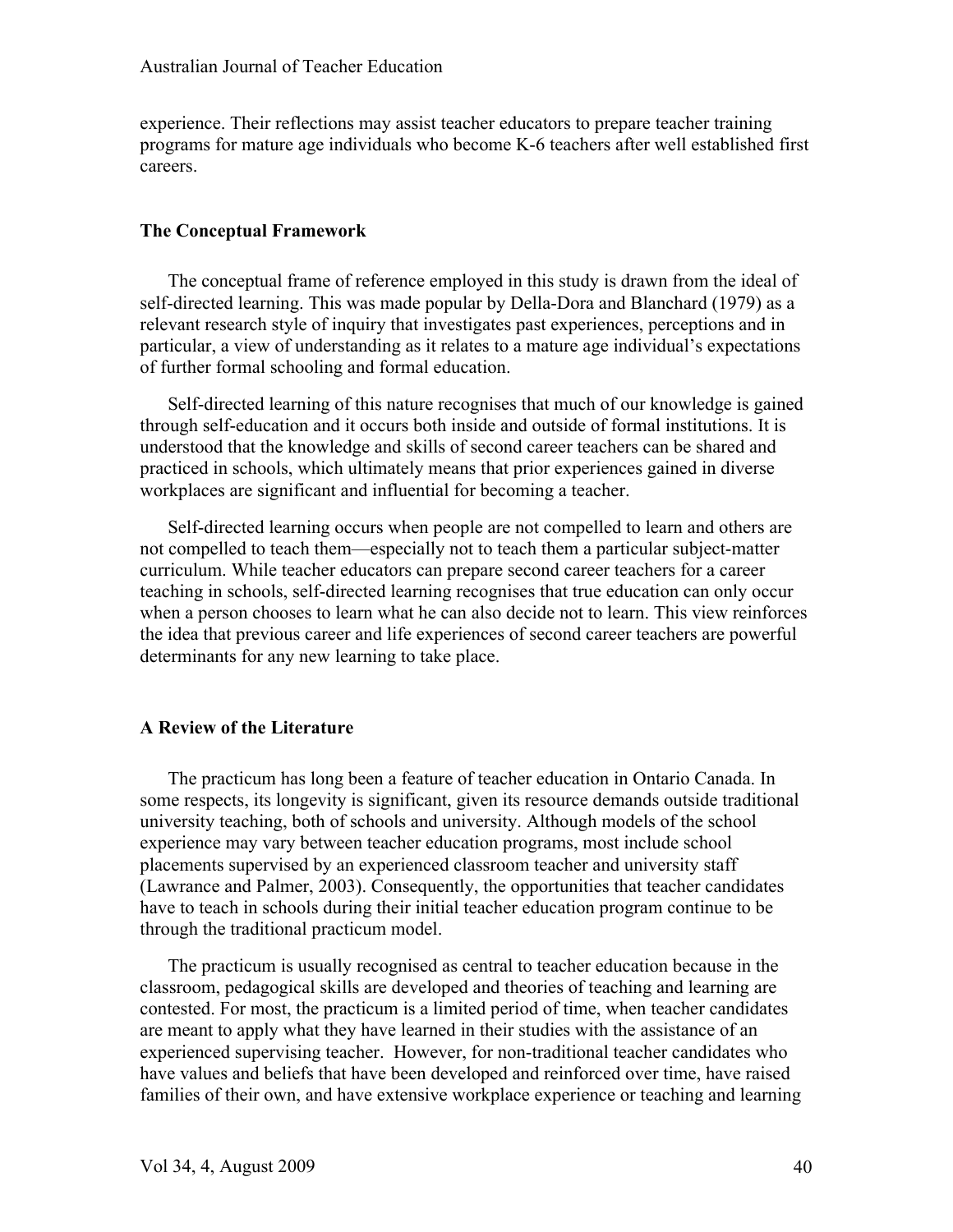experiences with their own children, a very different picture of learning to teach begins to emerge.

#### **More People are Switching Careers to Become Teachers**

Research indicates that an increasing number of men and women in North America are leaving their established first careers to begin teaching careers (Chambers, 2002; Christensen, 2003; Pellettieri, 2003; Mayotte, 2001; Powers, 2002). Many K-6 teachers today are at least forty years of age with first career experience (Hayes, 2004). Second careerists who opt for teaching are often well educated, own university degrees, and have extended experience working within diverse workplaces. As Roy (2002, p. 1) notes, the "teaching profession is witnessing a new archetypal role model for children—the second career teacher". These older, mature individuals bring to the classroom different experiences, perceptions and expectations compared to younger, traditional first career teachers.

At the same time the increasing complexities of choosing a second career and the blurring of two careers have sometimes led many second career teachers to reassess their move to teaching, and some have decided to leave the teaching profession within three years of active service (Kosnik, 2003). While this period of teaching time has been described as "the danger zone" (see Huberman (1993), it would appear that teachers with a second degree and a first career are actually at a higher risk of early career burnout (Goddard, 2003).

Early in the 1990s Mrozik (1993) notes that career changing was a 'phenomenon' which has brought specific challenges to traditional models of teacher training programs that were originally designed for the younger or first career teacher. In the 1970s Lortie (1975) reminded teacher educators to fill the research gap on the experiences of teachers. In 2008 although the literature concerning the subjective world of teachers is growing, the literature concerning the subjective world of second career teachers and the way they understand themselves as mature age teachers, their occupational lives and in particular their perceptions of schools as professional communities is minimal. Moreover, many of the studies which have investigated the experiences of second career teachers have been focused on people already teaching (Berg; Charner-Lard; Fiarman; Jones; Quazilbash & Johnson, 2005).

The practicum perceptions of preservice teachers in Ontario Canada were recently addressed by Cherubini (2008). The key findings establish that preservice teachers are misunderstood by their associate supervising teacher and even the other academic staff in terms of their expectations of teaching and their perceptions of the practicum experience. Research by Bandura (1997) and Menon and Christou (2002) also confirm that beginning teachers' experiences are affected by the perceptions garnered throughout their practicum placement and these perceptions translate into expectation as their careers evolve (Cherubini, 2008). In addition, the experiences of teacher candidates during their practicum have a negative effect upon their belief that schools are supposedly professional communities. In particular, Cherubini (2008) found that preservice teachers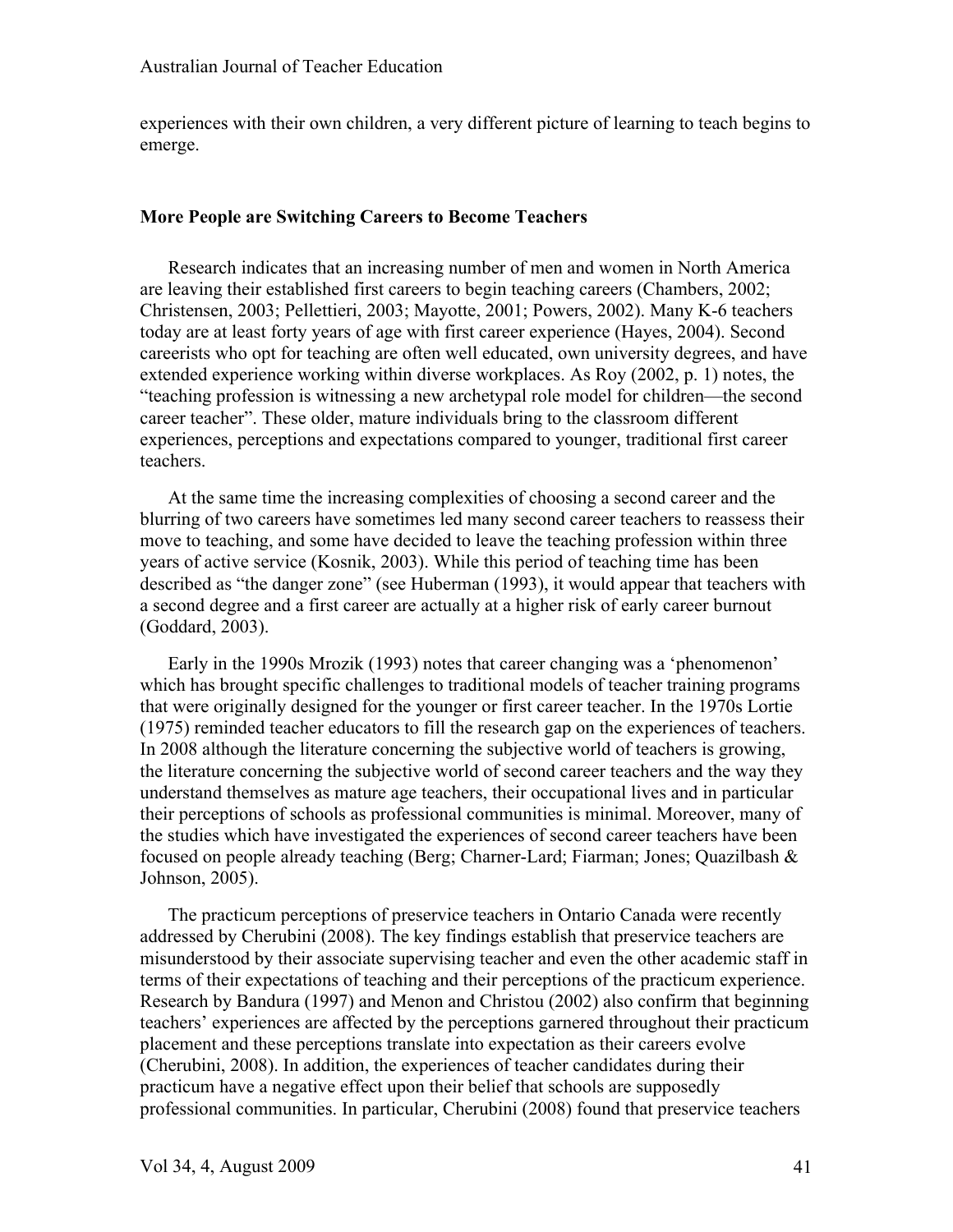aged in the 40 years or over category experience a "protocol that makes it difficult to follow personal beliefs or values, especially if these beliefs are different from those of the school"  $(p. 8)$ .

Whilst the practicum is widely accepted as a valuable and successful component of professional education, it has a number of shortcomings for second career teachers (Ryan, Toohey & Hughes, 1996). It would appear that the professional development among second career teachers is a solitary and not a collegial experience (Allan, 2003). Autonomy and collegiality have a positive influence on teachers' professional development; however, as Allan found, the professional development of second career teachers is neither collegial nor autonomous. Research by Ben-Peretz and Rumney (1991) argues that second career teachers are unable to make worthwhile connections between the practicum experience and their learning in teacher education. This is most evident with a practicum that is too narrow to accommodate for those who have first careers and extensive life experiences. As a result, second career teachers are not sufficiently involved in the practicum experience.

Second career teachers are uncertain about their responsibilities in the classroom, though the uncertainty of teaching is much discussed in the literature (Powers, 2002). Surprisingly little has been published about the stance second career teachers exhibit towards uncertainty. This is important because aspects of uncertainty can undermine a teacher's authority, creating situations in which they must weigh the uncertainty of pedagogical expectations as a mature age teacher against the successes and responsibility they had accrued within a first career.

Building on the practicum experience is the second career teacher's first encounter in the classroom with the associate teacher. Most of the literature associated with preservice teacher education presents the associate teacher as highly influential (Hastings, 1996, Koerner, 1992). However, there is a scarcity of research to indicate if this influence is positive and which factors determine the quality of supervision. Furthermore, it is noted that the practicum supervisor and their skill in guiding teacher candidates to be effective educators is "a history of supervision which has not been a glorious one, where the main shortcomings have sprung from a traditional, one-shot, top-down supervision" (Kilbourne; Keating; Murry and Ross, 2005, p.299).

According to Guyton and McIntyre (1990) top-down supervision breeds unsuitable practicum supervisors who enjoy hegemony of power over their teacher candidates. This is problematic for second careerists who have themselves been in leadership roles in first careers and already see themselves as leaders, proven by experience. Dart and Drake (1993) suggest that practicum supervisors are simply poorly prepared to work with second career teachers. Therefore, the hierarchal supervision of second careerists during their school practicum is fraught with potential difficulties.

These are some of the factors that mitigate against second career teachers' smooth transition into the teaching profession. Second-career teachers may be disadvantaged by traditional teacher education programs, the pressures under which they accept teaching positions, and their sometimes distant perspective of supervising teachers.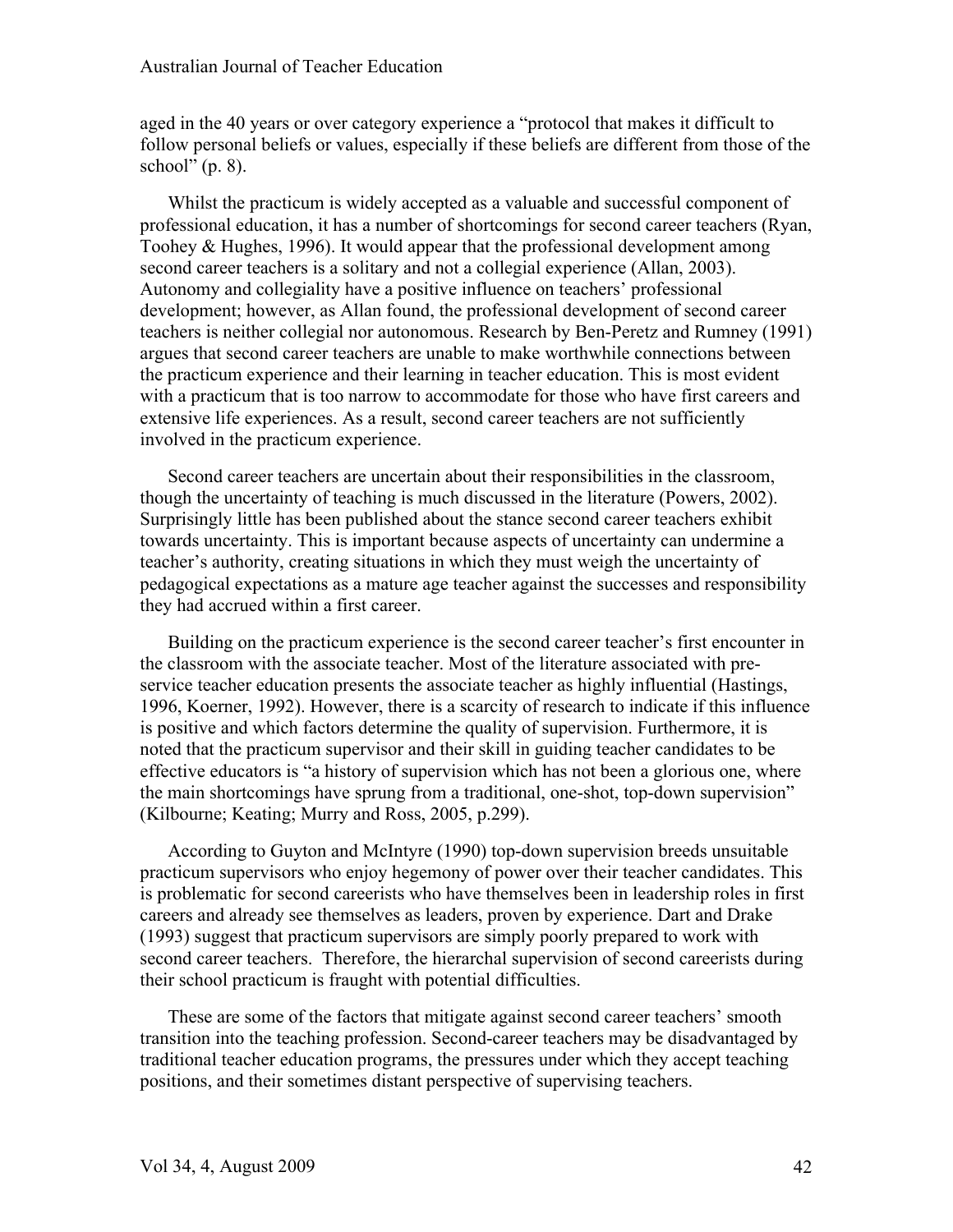#### **Methods**

The methods used to collect the data are interpretive in nature. This is in stroke with the phenomenological work of van Manen (1997) who suggests that the focus should be on the meanings second career teachers ascribe to their experience of their practicum what is the practicum experience? Therefore, interviews was used for data collection rather than questionnaires. This meant that individual responses could be linked with a particular individual, as the questions demanded a free response and allowed the participants to express their views and experiences. The participants were interviewed during the academic semester immediately following their school placement and while enrolled in the Bachelor of Education and Master of Education degree.

#### **Site**

The *Institute for Education Studies* in Ontario, Canada is one of the largest and most research-intensive faculties of education in North America. The faculty administers entry to teaching for graduate career changers. The Bachelor of Education degree is earned as a second degree and is a 1 year program of study. The Master of Education is a research intensive program, also a 1-year degree. All the participants have chosen a specialist area in which to focus being the p/j program (primary junior) which leads to certification to teach grades 1-6. The number of applicants to submit an application to the primary / junior program (Kindergarten to Grade 8) in September 2003 to the all universities in Ontario was 1,587 out of a total 4,748. Out of a possible 15 program choices, it is apparent that the primary/junior program is the most popular option for candidates, with Intermediate/Senior an established second preference. The practice teaching schedule for intending Primary/Junior teachers includes two sessions of 20 days and 22 days respectively, with a finalising internship of 23 days teaching. This gives a total of 65 days of classroom teaching.

#### **Participants**

The participants were second career teachers all with previous university degrees. They were enrolled in a one-year postgraduate Bachelor and Master of Education teacher-preparation program. All had previous first careers that were mostly unrelated to working with young children (see Table 1.1 and Table 1.2). The ten participants, all training to teach in K-6 schools, volunteered to take part in this study. There were eight female and two male participants and their ages ranged from 36 to 53 years respectively. Table 1.1 shows the careerists' profiles enrolled in the Bachelor of Education degree and Table1.2 shows the careerists' profiles in the Master of Education degree.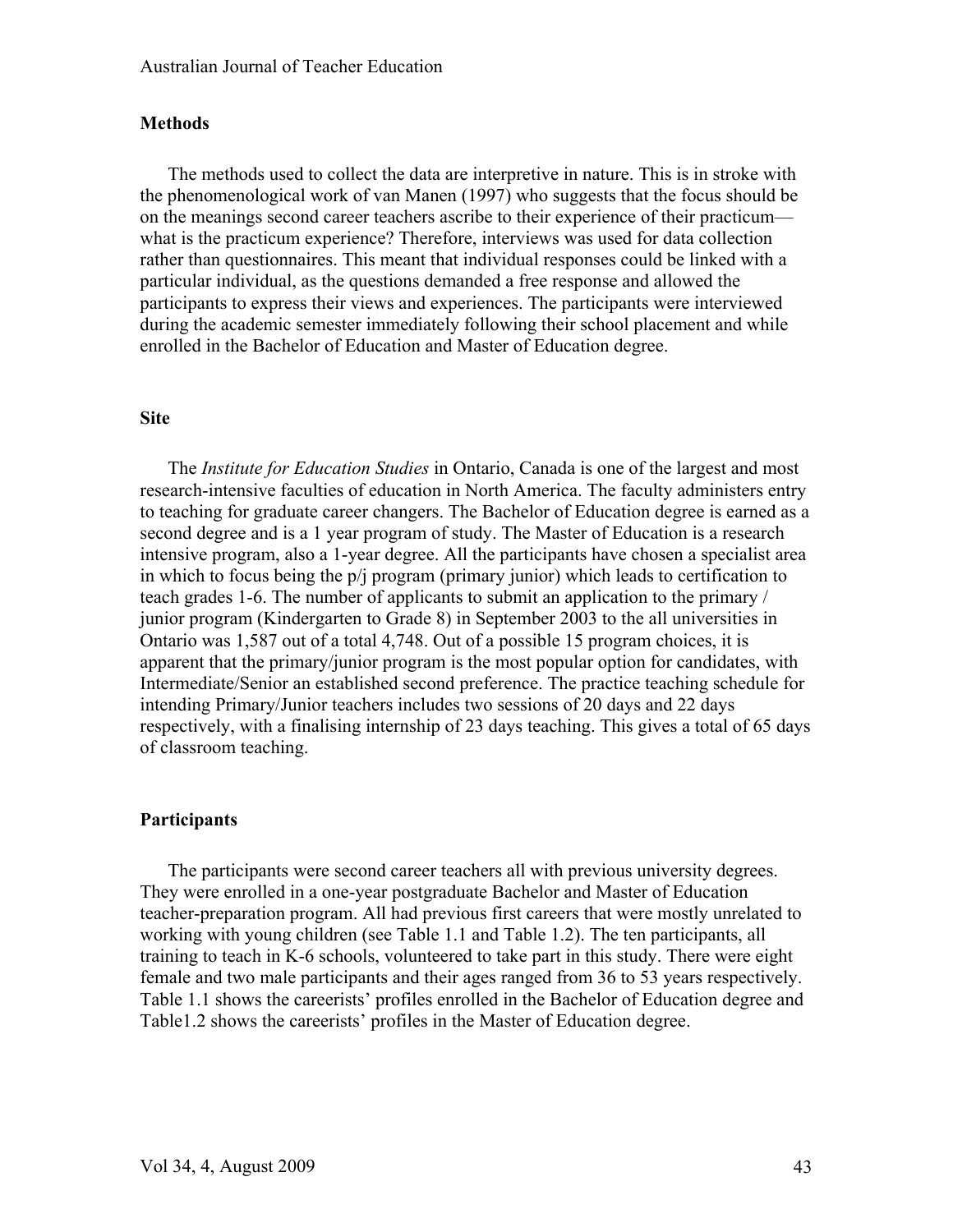## Australian Journal of Teacher Education

| Name      | Age | Previous Career       |
|-----------|-----|-----------------------|
| Karl      | 45  | Sales manager         |
| David     | 53  | Small business owner  |
| Linda     | 42  | Small business owner  |
| Antonella | 37  | Interior designer     |
| Elizabeth | 41  | Branch manager of IBM |
| Carolyn   | 43  | Chartered accountant  |
| Gina      | 36  | Archaeologist         |

**Table 1: Careerists' enrolled in Bachelor of Education degree**

| Name   | Age | Previous career  |
|--------|-----|------------------|
| Kerri  | 42  | English educator |
| Louise | 49  | TV presenter     |
| Fiona  | 36  | Waitress         |

**Table 2: Careerists' enrolled in Master of Education degree**

#### **Data collection**

The data collection took place during the participant's initial year of their education degree and collected by means of an open ended semi-structured questionnaire. Ten interviews were conducted and 135 pages of transcribed material were produced. Five key themes were drawn from ten separate and individual interviews, with the same number of participants. The interviews were recorded on a 90-minute audiocassette, and transcribed verbatim. Each interview was approximately one hour, ranging from 60 to 85 minutes, with a mean of 70 minutes.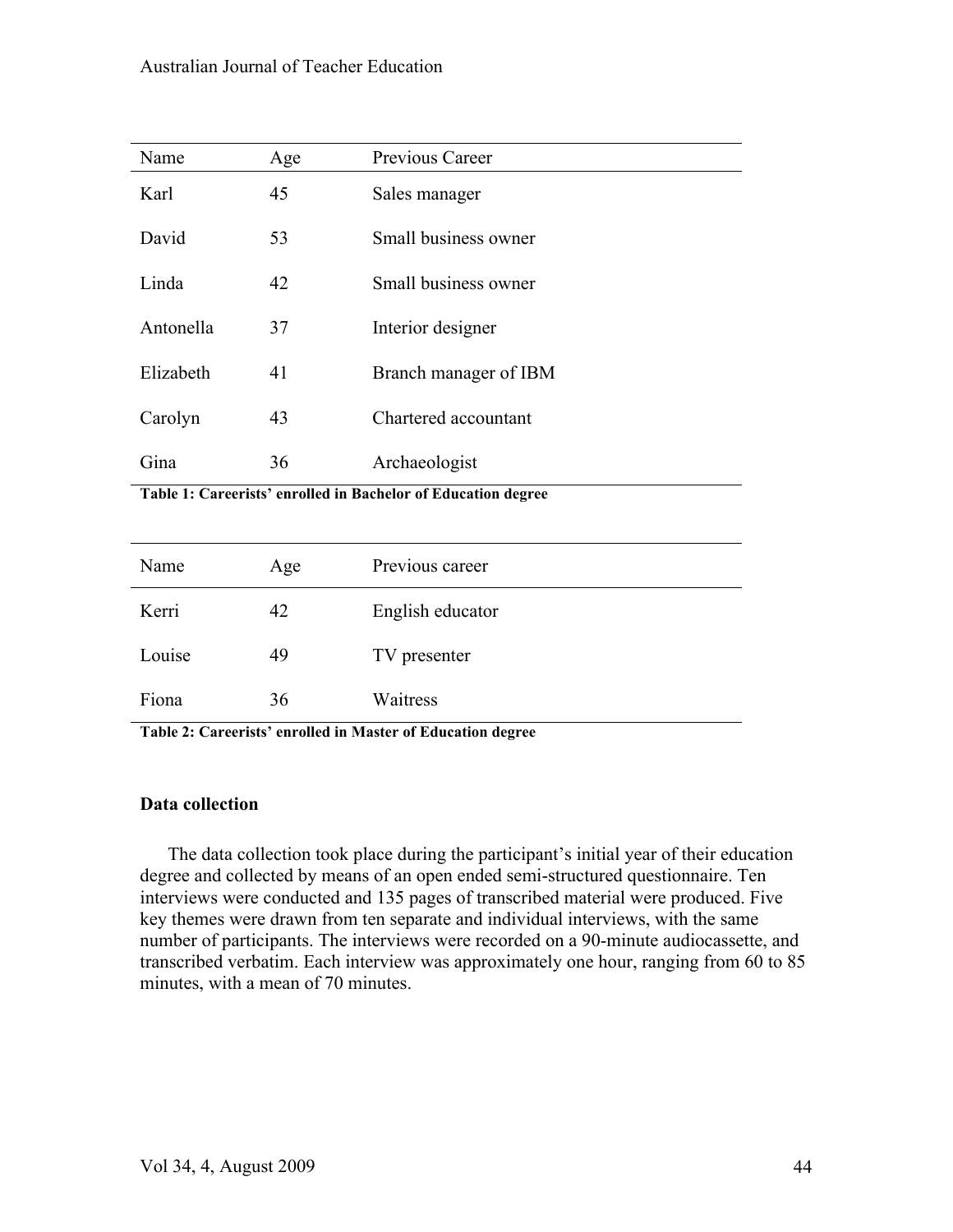### **Data analysis**

The analysis of the data gained from the interviews is focussed around one main question: How do second career teachers experience and interpret the practicum? A qualitative methodology using individual interviews gave priority to the participant's subjective meanings and direct quotations were taken to enrich the data and discussion.

The most unique aspect of qualitative methodology is in the provision of personal perspectives, limiting the need to generalise findings. By having each participant identify their own perceptions and subjectivities, the perspectival nature of human experience was available (see Pollio, Henley & Thompson, 1997).

The participant's transcripts were read several times and statements or phrases that seemed particularly essential, recurring or revealing about the practicum experience being described emerged as particular topics. To explore the participants' experiences and interpret the experiences of their practicum three types of open ended questions, as recommended by Merriam (1988) were used:

(1) The devil's advocate question offers the participant an argument: Some people would say that career changers should imitate their supervisors...?

(2) The ideal position question involves asking: What is your ideal environment for the practicum…what should happen…?

(3) The interpretive question asks for an interpretation: Would you say that the practicum should be a time of observation and job shadowing…?

These question types helped capture the phenomenon of the practicum experience understood thorough the "eyes" of the second careerist.

## **The Experience of the Practicum**

This section elucidates the ten participant's experience of the practicum.

#### **David's Experience [53 years old: Small Business Owner and Newspaper Editor]**

The data provide evidence that the practicum is limited as an experience open to personal recognition and past experience.

As the chief editor for a local 'right-wing' newspaper David hoped to capitalize on his teaching through his past experiences as an editor. He looks forward to engaging with his students in a critical encounter of historical analysis and indulging them with 'historical facts'— information that he suggests are objective and reliable. Consequently, he hopes the practicum would draw on his skills of critical thinking, historical critique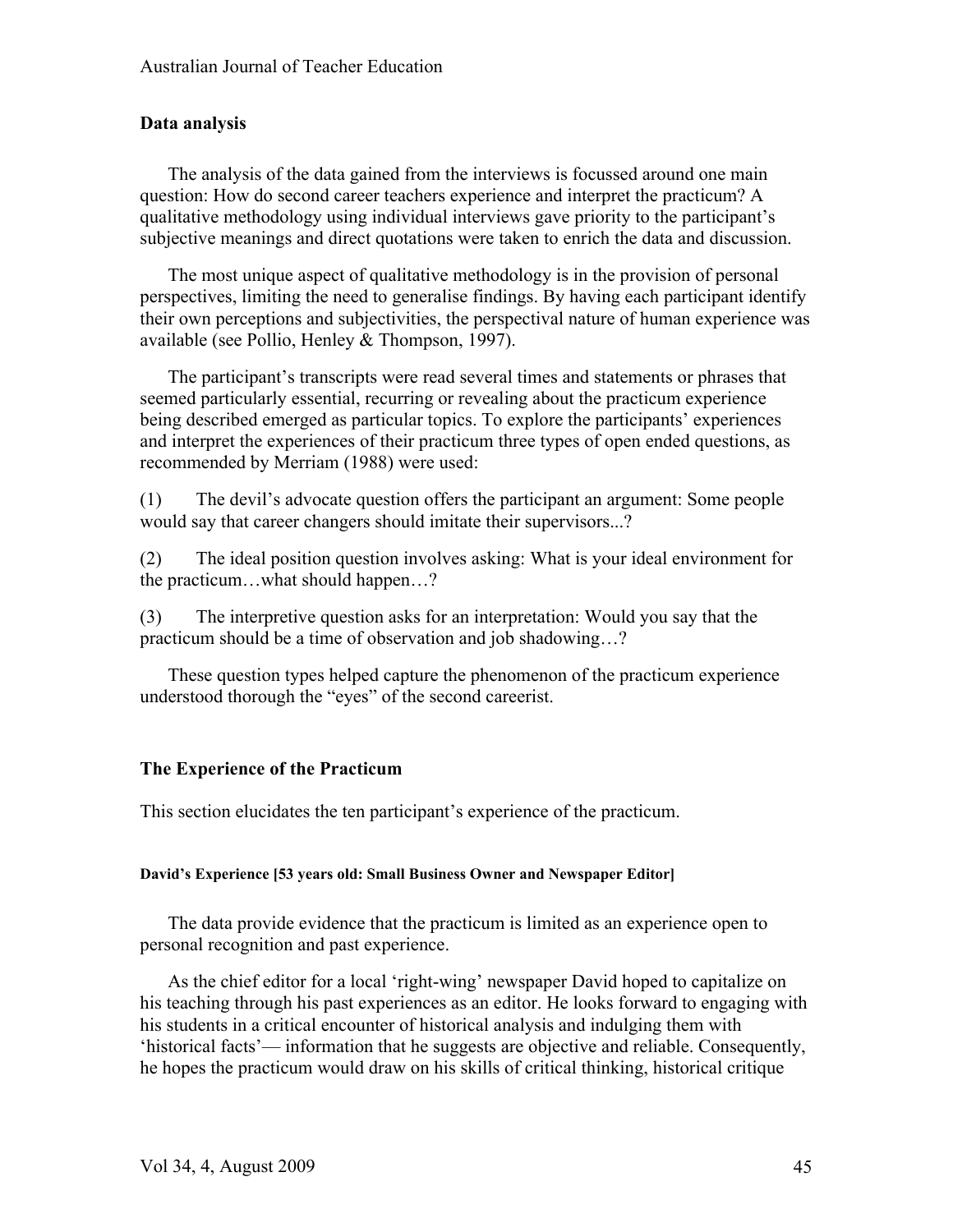and historical accuracy. However, post-practicum David experiences an erosion of selfconfidence:

I was teaching them [children] about the First World War. I thought it would be important to compare the causes of the First World War. I brought up the war in Iraq to the students but I got nothing but the blankest stares in the world. I then realised that things that interest me are actually no interest to them. It's disappointing that no one told me it would be like this. I had this fantasy that political discussions would be generated in my classes.

David reveals his presuppositions of the teaching experience. Unprepared with a back up plan, David realises that the knowledge he potentially has to offer the students is of little or no educational significance to them. His knowledge and insights could have been a fruitful historical awakening for the students and a unique educational experience; however, no support or preparation for his arrival as a teacher with extensive historical knowledge was evident. The practicum is limited as an experience open to personal recognition and extensive knowledge.

#### **Elizabeth's Experience [41 years old: Branch Manager IBM]**

The experience of Elizabeth provides confirmation that the practicum is limited as a collegial experience of negotiation. The practicum fails to signify the professional development of Elizabeth's identity, that is, as an experienced manager, focussed on the continual development of people-management skills.

Elizabeth's initial perceptions of the practicum experience consisted of building close relationships with the other teaching staff. Such an environment is reflective of the collegial environment she had helped develop as a head branch manager working at IBM. However, post-practicum, Elizabeth now believes that the teaching profession will not offer her the teamwork and dialogue she had hoped:

I have to say that I was very frustrated with the school, especially the way the teachers did not interact with me or even discuss their ideas or challenges as teachers—there was no focussed group. The staff issue really frustrated me, it was far too individualistic. I offered some ideas but these weren't considered. However after a staff meeting one day I convinced some people to volunteer to do stuff [*sic*] together; similar to the task force I used at IBM, working together as a team and that's what should happen at the school.

Elizabeth believes that any productive and well managed workplace reflects a team approach which entails problem solving and goal setting; school teaching should be no different. As a teacher she expects to invest in the infrastructure of a truly accepting environment of colleagues sharing their ideas with each other. Elizabeth believes that by showcasing her skills of good management, the teaching staff will eventually support her quest to build a more inclusive collegial environment of group decision making.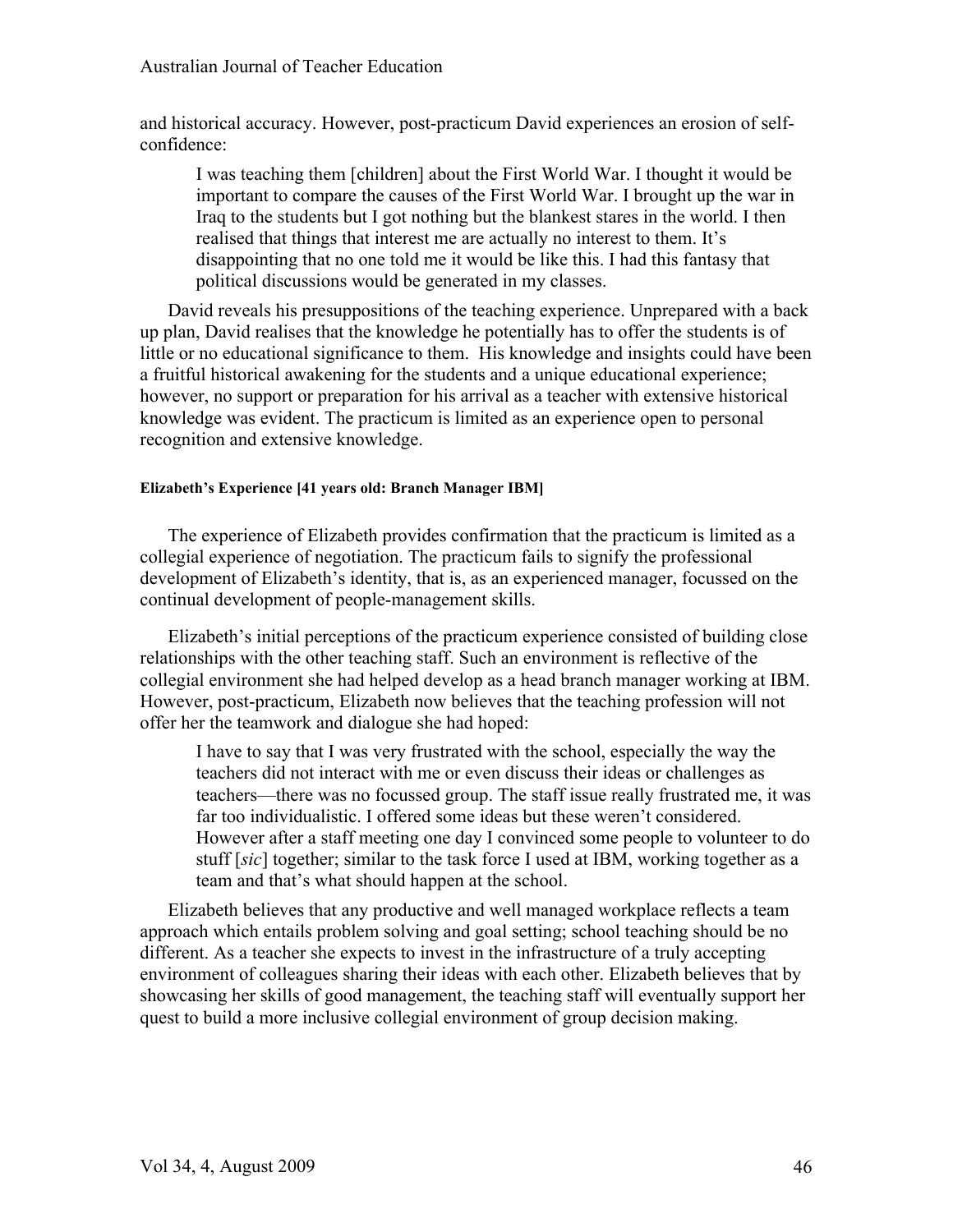#### **Karl's Experience [45 years old: Sales Manager]**

Karl's experience confirms that the practicum is perceived as a learning environment open to previous skills, knowledge and experiences outside of teaching.

Karl does not see himself as a mere teacher candidate—that is, a novice with little teaching knowledge, minimal confidence or insignificant leadership skills. Instead, Karl is confident as a person in charge, with leadership skills established over many years in sales—strengths he anticipates using during the practicum. As a confident individual with a history of successful leadership, Karl has the opportunity to share his accumulated knowledge, and in particular, with his associate teacher. By building a profile on past successes, Karl advances from mere student to someone with knowledge, talent and an important career history:

In some areas I know more than others do—it's expected. I've worked with so many professionals over the years. I've done many things and experienced a lot of success in my life. In the practicum the teacher taught the math and I taught the weather. Sure I learnt from her, from watching her teach, but some things she didn't know and I helped her to understand. She appreciated that and so it went both ways.

Karl and Elizabeth believed that the experience of the practicum would draw on their extensive knowledge and skills. Both individuals were initially confident and highly motivated to demonstrate their expertise, and to share their knowledge and interests with the students, and of course, their teaching colleagues, proving themselves worthy as a different but valuable classroom teacher.

#### **Kerri's Experience [42 years old: English Educator]**

Kerri's experience demonstrates that the role of the associate teacher is to provide opportunities in the classroom that would unlock and encourage the second career teacher to exercise their autonomy to a greater degree.

Kerri commenced her first and final practicum with a high degree of confidence—a confidence that would draw on ten years of history, knowledge and skills gained as an international translator in Lithuania. Yet Kerri encounters a second practicum largely restricted by the expectations and regulations of the associate teacher. Forced to emulate a teaching personality foreign to her beliefs, personal values and expectations, the practicum resembles an exercise in mimicking the associate teacher. At the same time, by following the practicum objectives, Kerrie must *job shadow* the associate teacher and by doing so the associate teacher is fulfilling her role of supervisor adequately:

The first practicum I was supposed to be like my teacher, things should have been different this time [second practicum] but no, once again I'm expected to be like my teacher. There is no room to spread my wings, to be myself, to pass on my experiences, not to mention my skills as a translator— because if we do, they will say 'no you can't be like that, you don't know.' There is no room to be myself. I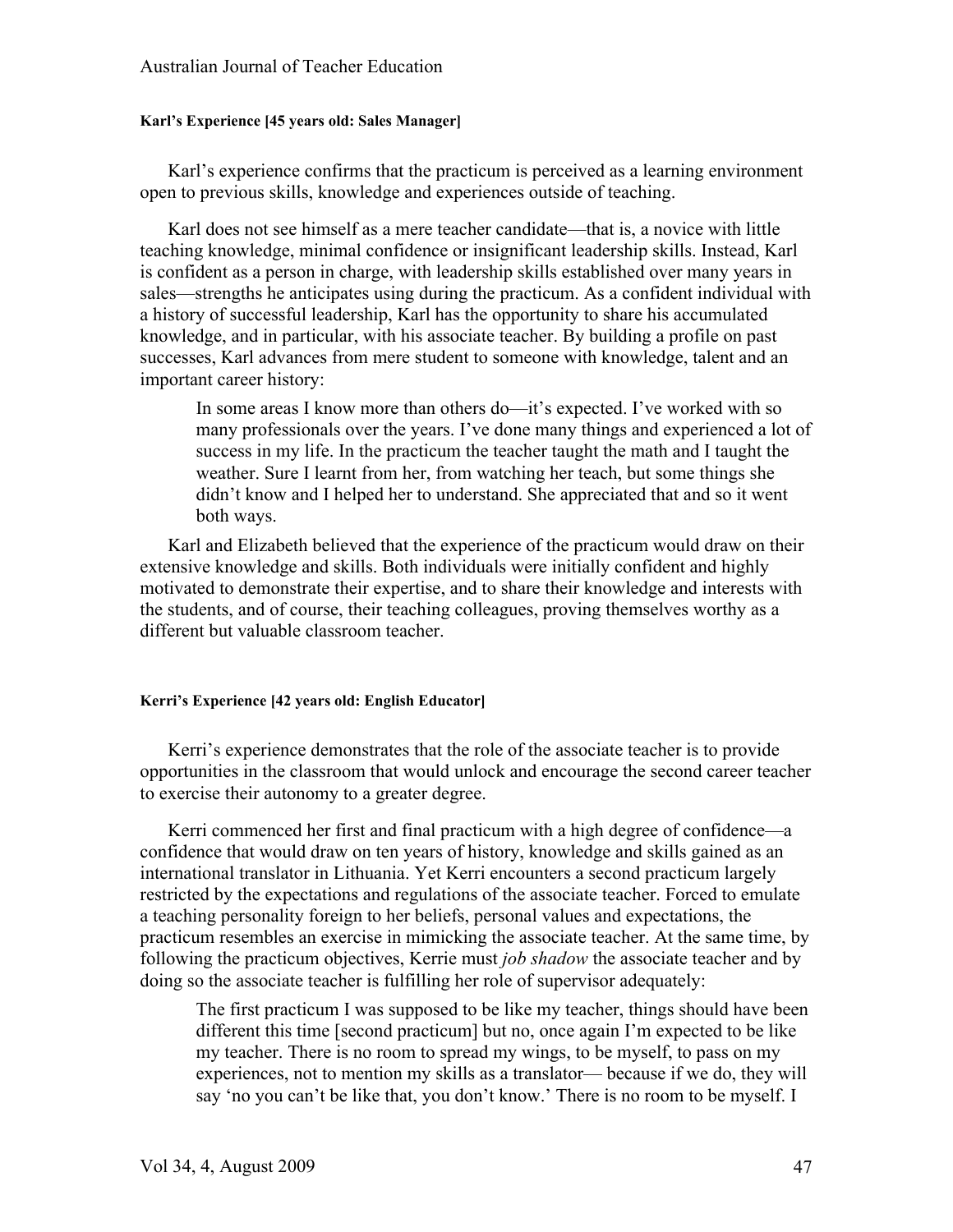#### Australian Journal of Teacher Education

still have no way to know what type of teacher I am, or want to become— I have to be like them.

Kerri believes her potential as a teacher is determined by the expectations of the associate teacher. This experience is indicative of what Ross (2002) describes as the "unofficial apprenticeship period" (Ross, as cited in Brown & Havlat Lancaster, 2004, p.3). As the apprentice Kerri is forced to imitate a teaching self that is not her own and imitate the personality of the associate teacher. Furthermore, under this model she experiences minimal encouragement to engage or experiment with new ideas or utilize a personal teaching self. As a result, Kerri lacks confidence in the objectives of the practicum and sees herself just 'getting through.' As she reveals:

I'm just struggling to get through my practicum and trying to apply everything I have learnt here at university. I would first pick a different instructor; one who talks with me and lets me be myself. It's okay though, I'm going to get through this practicum, and I'm going to be a teacher and forget it was ever there in my life.

#### **Antonella's Experience [37 years old: Interior Designer]**

The experience of Antonella provides evidence that the level of autonomy that the associate teacher permits a second career teacher to enjoy determine their expectation and overall assessment of the school experience.

Antonella experienced a second practicum that drew upon a performance based model of assessment. Similar to Kerri, she encounters minimal opportunity to explore a personal teaching philosophy or indeed be given the option to trial her own pedagogy. Antonella speaks of a prescribed practicum instigated by what she sees as an autocratic associate teacher:

In my first practicum I was able to experiment with my teaching just be myself, but this last practicum, I don't know if it was the personality of my associate teacher, but there was something that I didn't quite feel was right. I mean to put it quite formally, she was a control freak. If I didn't do things a certain way, her way, I obviously wasn't doing it correctly so I felt I couldn't deviate from that, it had to be the way she expected it, and she was assessing me on this. That's the way she was but I survived it.

Antonella's experience is reflective of the ongoing struggle and competition for autonomy that associate teachers and in particular career changers to teaching often encounter in the classroom as teacher candidates.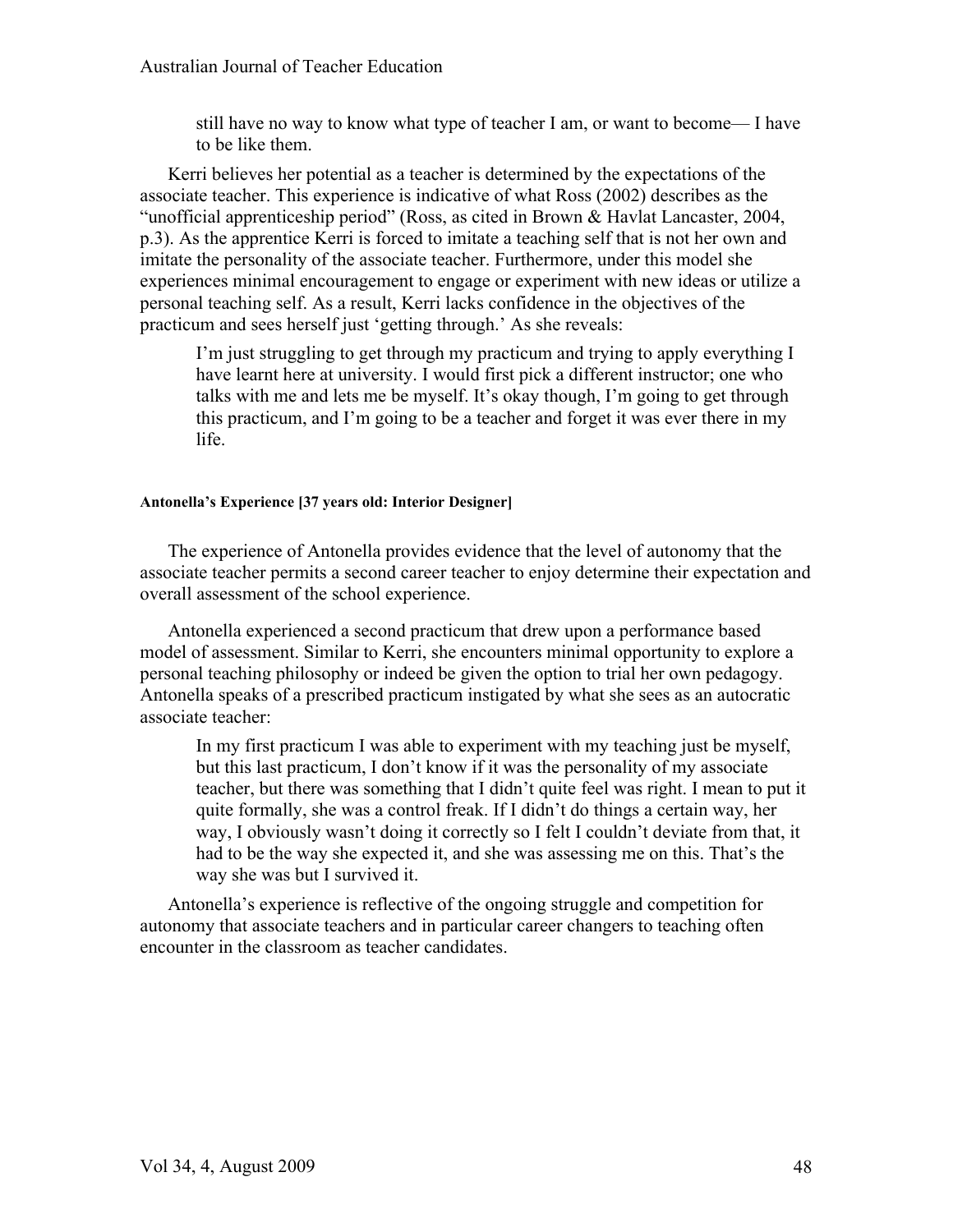#### **Gina's Experience [36 years old: Archaeologist]**

The experience of Gina provides evidence that as a second career teacher Gina is empowered when she is given responsibility for various decisions associated with her pedagogy.

Gina's experience of the practicum is different to Antonella. Although both had similar initial expectations, Gina believes the practicum should be open to a personal teaching philosophy. This expectation materialises when she is given the opportunity to exercise her autonomy:

The first practicum was great. The teacher didn't expect me to follow her lead at all or even adopt her disciplinary style, and it was basically do what I wanted to. She was there for support when things fell through, she would be hovering but not directing me. If there were issues she would address them, but I got to be myself and even got to play with some things I brought from home and of course the things that had been taught in the program. I used all these in the classroom with the children, it was great.

Gina experienced a practicum open to democratic ideals. The associate teacher sustained her autonomy and was available for support and guidance. As a result, Gina did not feel "assessed"— there was no "supervisor's eyes" observing and recording her every move, and so the awkwardness that sometimes transpires when one is assessed or evaluated was absent:

Things went well for me. I could really go my own direction with some ideas that I had. The teacher didn't interfere at all. She was quite supportive actually. I could be myself—I felt very comfortable being in that classroom.

In democratic classrooms, writes Edwards and Watts (2004, p. 107), "teachers provide guidance. Students are allowed to make decisions, they are allowed freedom in a cooperative learning experience, with freedom to explore, discover and choose their own way". Allowing students' breathing space to make decisions in the classroom is the best way to learn without usurping their right to autonomy. Most importantly, second career teachers under the tutelage of democratic teachers develop a sense of belonging to and have a stake in the classes.

#### **Fiona's Experience [36 years old: Waitress]**

The experience of Fiona provides evidence that as a student teacher in the classroom independence plays an undeniable role for the development of a meaningful and authentic classroom experience.

Fiona considers herself more like a student rather than a mature adult with life and career experience. Her concerns begin with the unfamiliarity of being 'sent to someone else's classroom.' Forced to operate in a foreign 'place' and unable to exercise her autonomy she feels less capable as an individual with a previous career history, and feels more like an inexperienced student: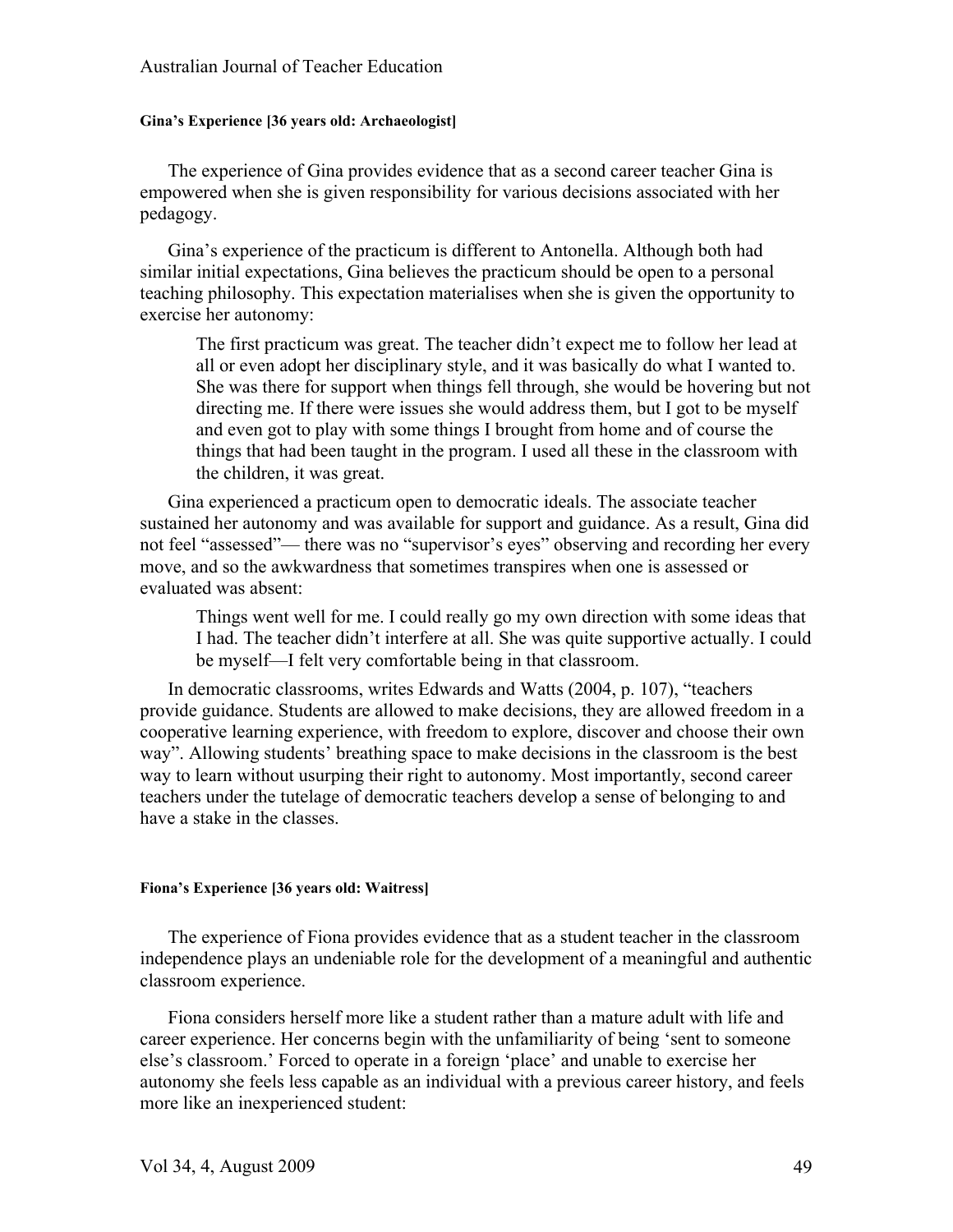I have really felt more like a student and not a teacher. I am in someone else's classroom and they have their things in place and their ideas and you are stepping around them. And if you don't do things their way you don't make the grade.

Fiona thinks of herself as an intruder in another's classroom. The boundaries have been set and she must adhere to the classroom rules and structure as determined by the associate teacher—yet her confidence increases only when her autonomy is acknowledged as an important decision maker in the classroom:

It's important for the children to see me as a teacher and not as a student teacher. It was hard for the students to know that I have had another career, although it would have been so easy to show them. As a student I was worried if they would even listen to me. There was little support from the classroom teacher. There was hardly any time to decide on the activities for the children although when I did I felt more like a teacher. I just know that if they don't see me as another teacher, they [school students] will eat me alive.

Being recognised as a student teacher as opposed to an individual with rich career and life experiences outside of education is unique as it is problematic. Taylor (2001) notes that the identity transition from university student to student teacher is not only an arduous one but made even more unsatisfactory when one has already been actively employed in the work force. Although expectations are high these rarely correspond to the complexities of teaching young children.

#### **Louise's Experience [49 years old: Television Presenter]**

The experience of Louise provides evidence that the practicum is perceived in terms of shared power and authority vested among two equal colleagues, and the result is mutual decision making.

The practicum expectations of Louise include an opportunity to experiment freely with ideas and be independent of the supervisor's criticisms of her teaching ability. Louise is already a confident teacher; the result of maturity and life experience, which essentially places her in a mentorship role to the younger associate teacher. Louise has experiences outside of teacher education and is confident that these experiences will be complementary to a teaching career. Louise describes a practicum that includes an empathic supervisor:

The two people [supervisors] I had were both younger than I— quite a bit and they were very open to having somebody like me in their classroom who could test out their ideas. They were appreciative that I had so much life and career experience. I think both of them were really excited and grateful about this especially when I shared my experiences with them.

The confidence that Louise exhibits as a teacher candidate is contingent with recognition and appreciation for the knowledge and experiences she has gained outside of the teaching profession. When her advice, ideas, knowledge and experiences are taken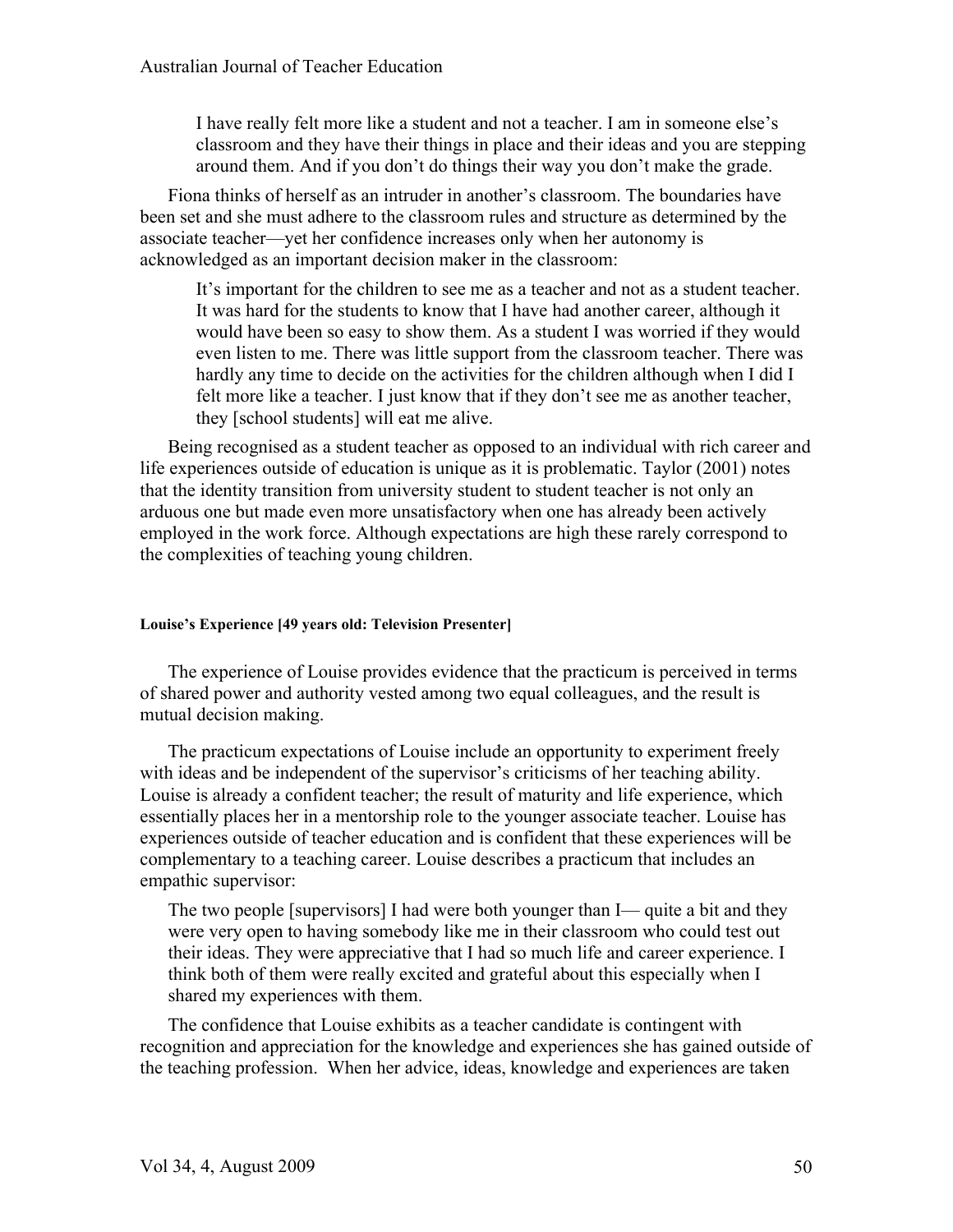#### Australian Journal of Teacher Education

seriously by the associate teacher, she perceives herself as a 'real' teacher, supported, appreciated and included:

I was very lucky. I was able to experiment and they [associate teacher] did not interfere and they were very supportive and in both cases they had so much to teach me but I had something to teach them and I could sense that they understood this. It was a really nice cross-pollination. Both teachers saw me as a colleague; they were there to support me. It wasn't like they had to keep looking back at their teacher, they gave me the reigns. They understood where I had come from and accepted me for that.

Being accepted as a knowledgeable and capable person with career and life experiences outside of teaching confirms Louise as a teacher of children and an individual who has much to offer the teaching staff. Her existing knowledge and skills as a working professional guides her to acquire additional skills and knowledge needed to enter the classroom and impact student learning.

#### **Carolyn's Experience [43 years old: Chartered Accountant]**

Carolyn's experience provides evidence that the associate teacher has the potential to provide leadership by displaying confidence in the potential of Carolyn to manage a classroom effectively.

A successful practicum for Carolyn is also reliant on being placed alongside an understanding and empathetic associate teacher. Fortunately, for Carolyn, the practicum supervisor was herself a second career teacher:

The practicum was awesome; it was an extremely positive time. Maybe I was lucky because the teacher I was hooked up with had a business career before teaching. So we had an awful lot in common, we really hit it off. I don't know if they knew this before they linked us up but it's the only way someone in my position could be understood and appreciated, so we had an awful lot in common—we instantly bonded.

Carolyn relished in the camaraderie of a sympathetic associate teacher and as a result her motivation and confidence increased. This had the ripple effect of increasing her commitment to invest herself fully in the classroom, yet she was still not sufficiently secure to disclose her whole self to the classroom teacher:

We were just team teaching, having fun, we were joking with the kids. We worked so well together. We established such a good rapport. The children could see that. I felt so good being there. I had so much energy and I became so motivated to just give all of myself in my teaching. Initially you would think it was a bit awkward because I have actually run my own classrooms before, teaching French but I actually didn't tell my teacher any of that.

Unlike the other nine second careerists, Carolyn hoped the associate teacher would perceive her in minimalist terms, that is, with little teaching knowledge or pedagogical competence: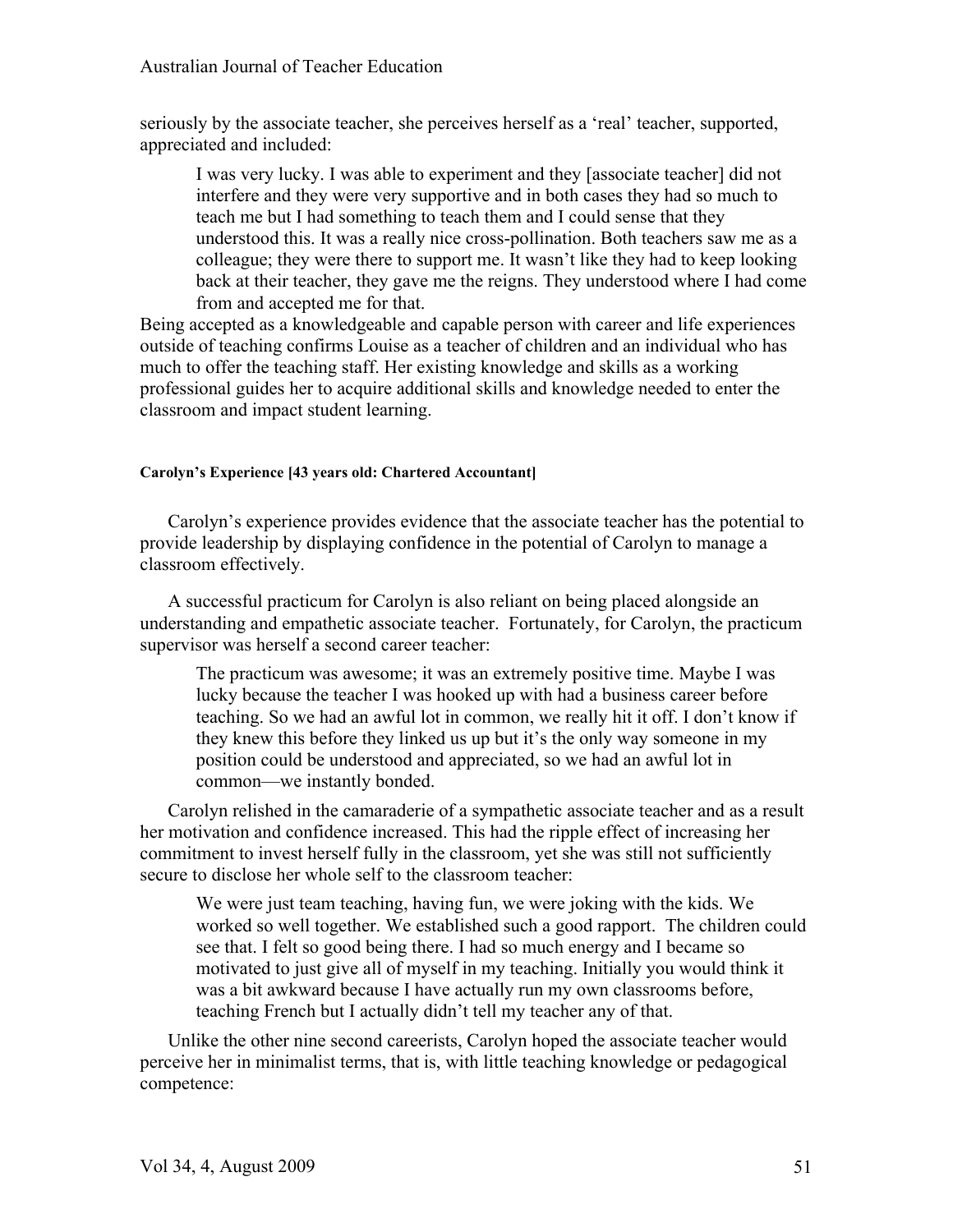I wanted her to see me as a student teacher and not to assume I knew things that I didn't know so it was a little uncomfortable knowing that I was being assessed on every word I said. But after establishing that rapport, it took probably half a day in that classroom and we would play off each other. Sometimes someone would come in and talk with her and I would just step up and continue the lesson, and then she would go (*sic*) "thanks Carolyn". She would come back and continue.

Carolyn enjoyed the confidence her associate teacher had placed in her. One might assume Carolyn's aim is to impress the associate teacher with 'hidden' pedagogical skills—revealing herself as a quick learner and receive the accolades, rather than disclose her pedagogical experiences and experience possible disappointment. Carolyn's aim is to underachieve, so she can overachieve later.

Although the careerist's perceive themselves as both teachers and independent individuals, their self-esteem and personal expectations of teaching are closely related.

#### **Linda's Experience [42 years old: Small Business Owner]**

Linda's experience provides evidence that her independence is fully realised and consolidated through a public recognition of her individual identity.

Linda is concerned about being introduced to the students as a "teacher candidate" as this presupposes her limited knowledge of classroom teaching. As a mature age second career teacher she expects to be perceived differently and this means a correct introduction to the school children by means of a formal title. Linda's confidence to teach increases when the associate teacher does not disclose to the children her student status:

On practicum I was introduced as Ms Rogers and 'she is going to spend some time here.' They didn't know quite how to take me; maybe I was supervising their teacher. They automatically thought I was already a teacher and I think I was just in to help or to see how this school did it. They automatically assumed I was a teacher. I felt important. It was so great.

#### **Karl's Experience [45 years old: Sales Manager]**

Karl is empowered as a teacher when he is given responsibility for various decisions in the classroom—and without assessment. Karl's practicum concerns are aimed at the establishment of a trusting relationship forming with the associate teacher. This consists of an opportunity to share his knowledge freely with the students, and done so without any guidelines or supervision from the classroom teacher. His frustration gains momentum when he reflects upon his successes as a scout leader:

I encouraged my practicum teacher to leave the classroom but according to the guidelines, she couldn't. She said I could take this class as long as I wanted but under the guidelines. Well that's okay but I've had a lot of experience with cubs and scouts. I've been in charge of you know 45 boys running around in a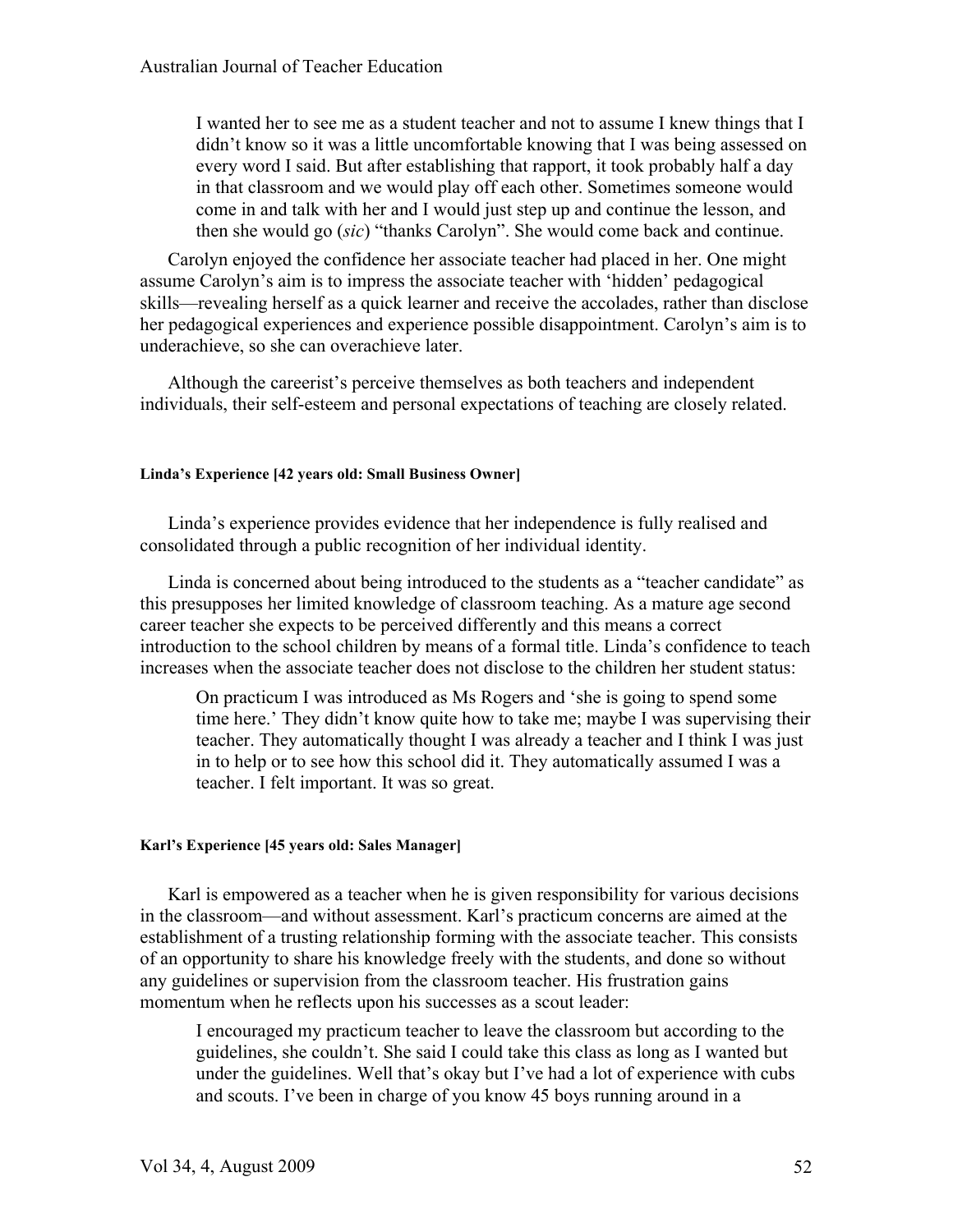gymnasium with a ball. You know, I had to structure this, and I had to keep control of that. I should be given the chance to teach alone.

Karl sees himself as a capable teacher who can successfully manage a classroom without supervision, and with no assessment needed. He is already confident with managing children. Left alone as a teacher, Karl is able to teach academic content and manage classroom behaviour without assistance. He feels trusted when left to make his own decisions in the classroom and ultimately this verifies his prospective 'teacherhood'.

#### **Results**

The experiences raised by the ten second career preservice teachers provides important information for teachers, principals and academic faculty who are involved in the teaching or supervision of second career teachers into K-6 schools.

Mature age second career teachers may ultimately prove to be one of the most important groups of future educators and this is said in light of what Montgomery (1998) notes about a profession that "has a habit of eating its young" (p. 33). Therefore, the results of this study maintain that a deeper awareness and understanding of the perceptions of second careerists to teaching is critical so as to create the most synergistic balance through education, information and teamwork for those who have and will continue to swap the boardroom for the classroom.

Since the purpose of this study was to reveal the perceptions and experiences of 10 second career teachers after their compulsory school practicum, the following results are deemed significant for second career teachers during the school practicum.

The results suggest that the practicum would be more ideally suited to the careerists' expectations and career histories if it were grounded in a constructivist methodology, in recognition of prior knowledge and first career experience.

The results propose that the practicum could emphasise self-directed learning which recognises that much of the careerists' knowledge and expectations is gained through self-education and self-reflection and has occurred during and after a first career.

Prior to the commencement of the practicum the careerists would benefit from induction programs, requiring each one to make a metacognitive evaluation of their knowledge, skills and their expectations of teaching young children.

The results suggest that the practicum should include a mid-point formative assessment. That is, a customised assessment form designed specifically for second career teachers. An additional category of assessment includes a particular focus on the transferability of past experiences, knowledge and skills to curriculum content and pedagogy.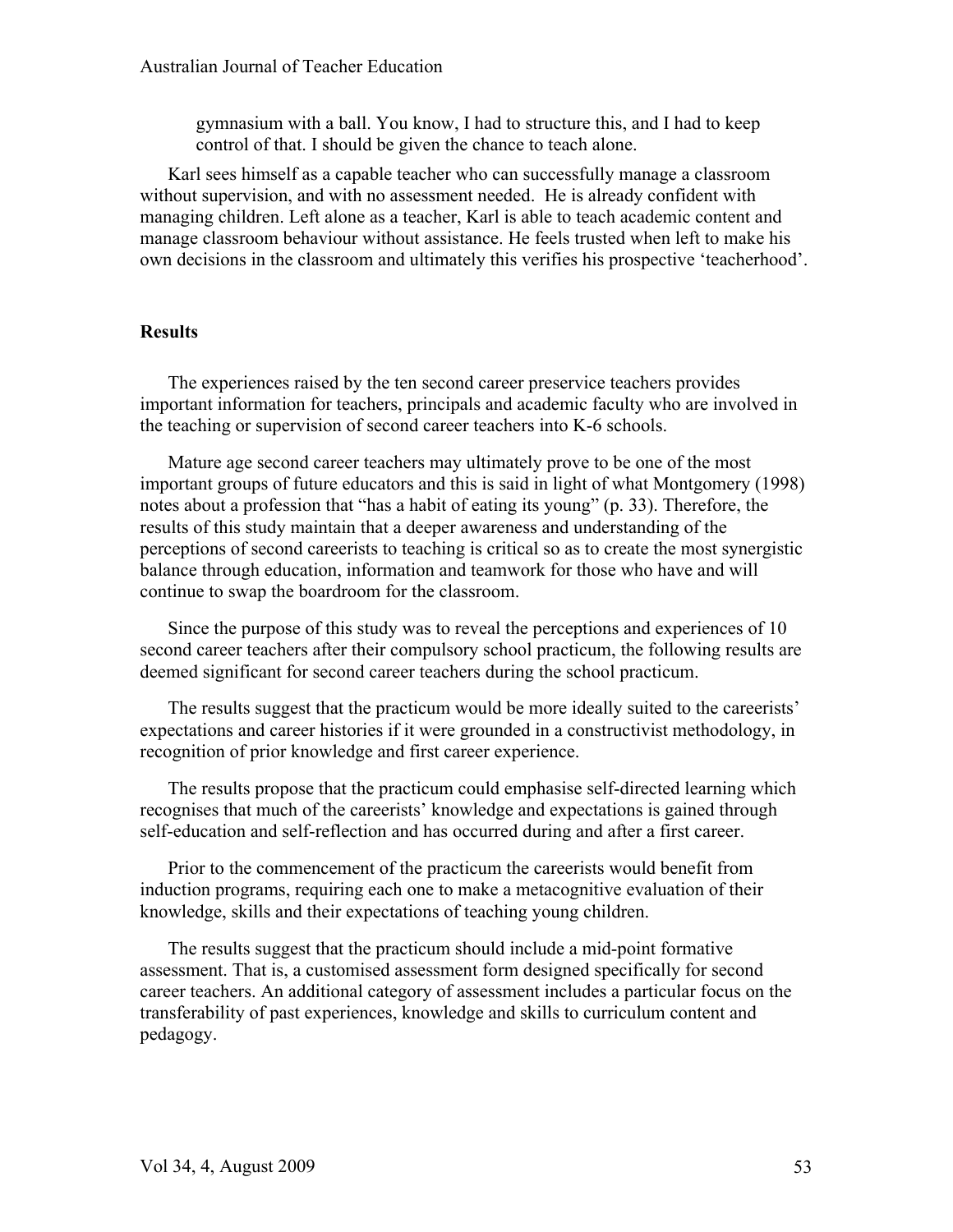And finally, the findings recommend that the structure of the traditional school practicum should be modernized to remove job shadowing and replaced with a more constructivist framed school experience.

#### **Discussion**

There is no doubt that second career teachers bring rich career and life experiences to the classroom. They have interpersonal skills, organisational skills and program planning established and developed from experiences in other work sectors besides schools. Such prior knowledge, skills and attitudes is pedagogically valuable within the K-6 classroom. Therefore, the results of this study support the practicum experience as an opportunity rich for second career teachers to showcase their talents and reveal their potential and uniqueness as non-traditional teachers. This opportunity reflects previous studies by Ben-Peretz and Rumney (1991), Menon & Christou (2002) and Cherubini (2008) who note the importance of providing a practical experience for second career teachers; one that is embedded in a constructivist approach which draws on and makes transparent the careerists' beliefs, presuppositions and their expectations of teaching children.

The careerists assume their associate teachers will perceive them as knowledgeable mature age individuals with significant work place histories and on most occasions have their past experiences incorporated into their pedagogy. This supports previous findings by Kilbourne (2005) who maintains that as they progress towards 'teacherhood' second career teachers draw regularly upon their skills, insights and understanding gained from a diversity of work place experiences and this would entail the recognition, understanding and support of an associate teacher or colleague.

The findings point towards job shadowing as a particularly limiting default position that the traditional practicum assumes for all its pre-service teachers. Mature age second careerists experience job shadowing as the practice of someone else's pedagogy. This is particularly limiting to those who have themselves been in leadership roles in the workplace. This supports research by Guyton and McIntyre (1990) who note that topdown supervision requiring second career teachers to replicate another's pedagogy creates an environment of minimal self direction, and communicates a powerful message to second career teachers—knowledge and skills gained from a first career are insignificant as a K-6 teacher. Moreover, while integration of teaching style is implied during the practicum, there is little autonomy to exercise and live out their visions and beliefs, minimal sense of belonging, and reduced curriculum alignment between the school and occupational area.

The findings highlight the particular challenges associated with integrating mature age second career teachers into K-6 schools. The results points out the need for further research to focus on gaining a deeper and personal understanding of how second career teachers perceive their first school experience. It is hoped that this study may be the catalyst for future research and also prove to be fruitful in the present for teacher educators and school leaders to effectively prepare for the differing needs and expectations of these career rich, mature age school teachers.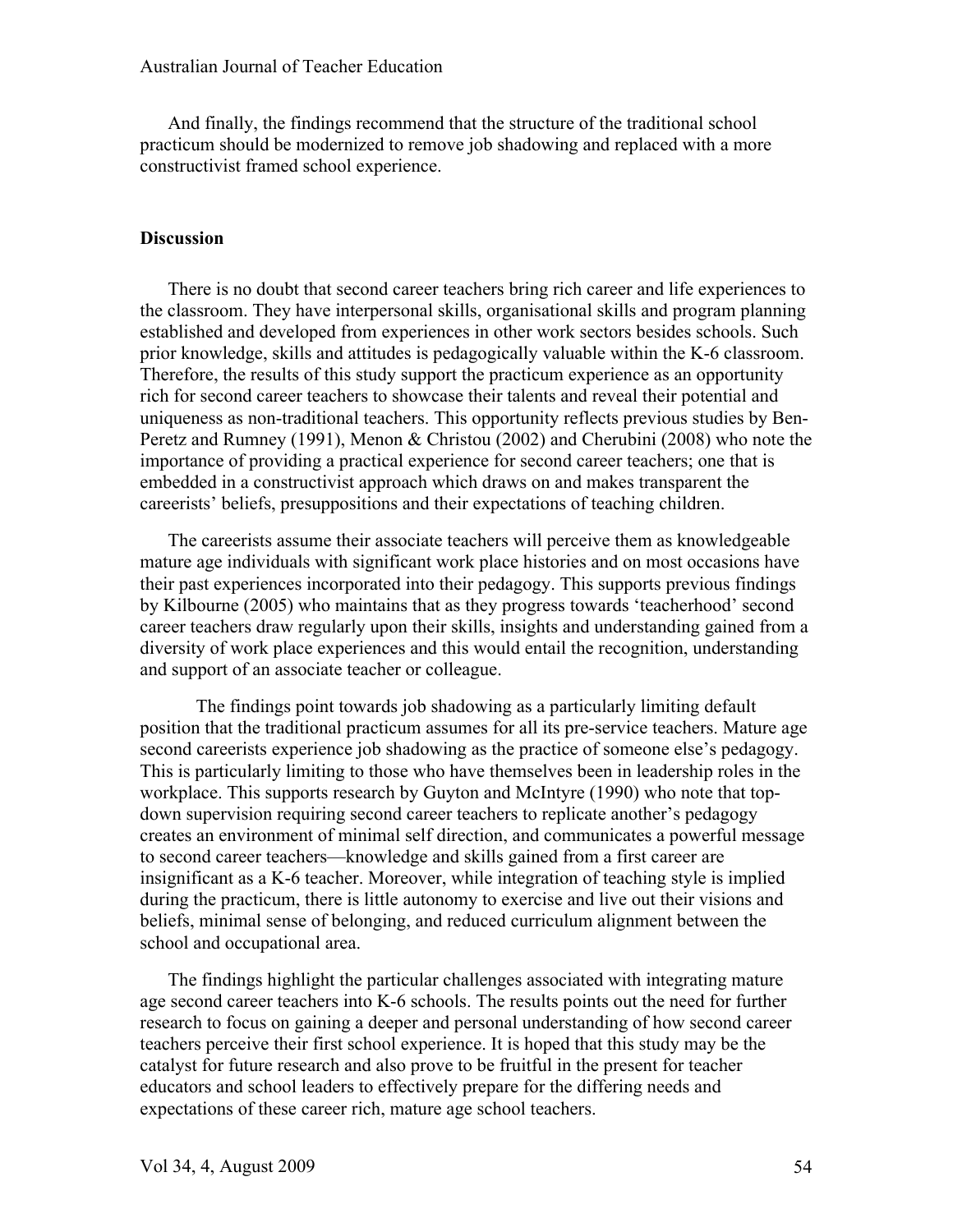#### **Summary**

The purpose of this study was to uncover the perceptions, expectations and experiences of the practicum described through the 'eyes' of 10 second career teachers. In determining the usefulness of the results a brief summary is derived from the key findings and deemed as potentially useful in helping in-service teachers and teacher education programs to more effectively meet the diverse needs of mature age second career education students.

The degree of autonomous decision making that associate teachers grant second career teachers in the classroom determine their expectation and overall assessment of the school experience. The second careerists stress the importance of personal autonomy and a psychological sense of community. This can be examined in terms of the relative importance placed by the individual on the values of personal autonomy and a psychological sense of community in the classroom and amongst ones peers. This linking of personal values and autonomy to a teaching career is similar to the model presented by Rokeach (1973), who assessed the relative but high ranking of the values of freedom and equality in an individual's value system, with reference to a sense of community and the work environment. Such a state of affairs seems to be obvious and essential among the participants in this study.

The second career teachers in this study are empowered as they acquire increasingly more responsibility for various decisions in the classroom. The practicum is perceived by them in terms of shared power and authority vested among two equal colleagues resulting in mutual decision making. The associate teacher has the potential to provide leadership by simply displaying confidence in the second career teacher's ability to manage a classroom effectively.

#### **Conclusions**

Many of the perceptions and experiences reported here by mature age pre-service teachers will resonate with principals, education faculty, supervisors and especially second career teachers. Although this study was small scale and therefore lacks a universal scope, at the same time the results are significant for the key players involved in the general preparation of second career teachers. The findings provide a personal understanding of the practicum experiences of ten second career teachers, and in that sense, their experiences could be reflective of the experience of others.

The importance of maximising the prime asset of any organisation is its people and so the key findings of this study posit a particular focus on the heightened awareness and recognition of the impact that previous workplace encounters can have on the practicum experience and teaching perceptions of ten second careerists.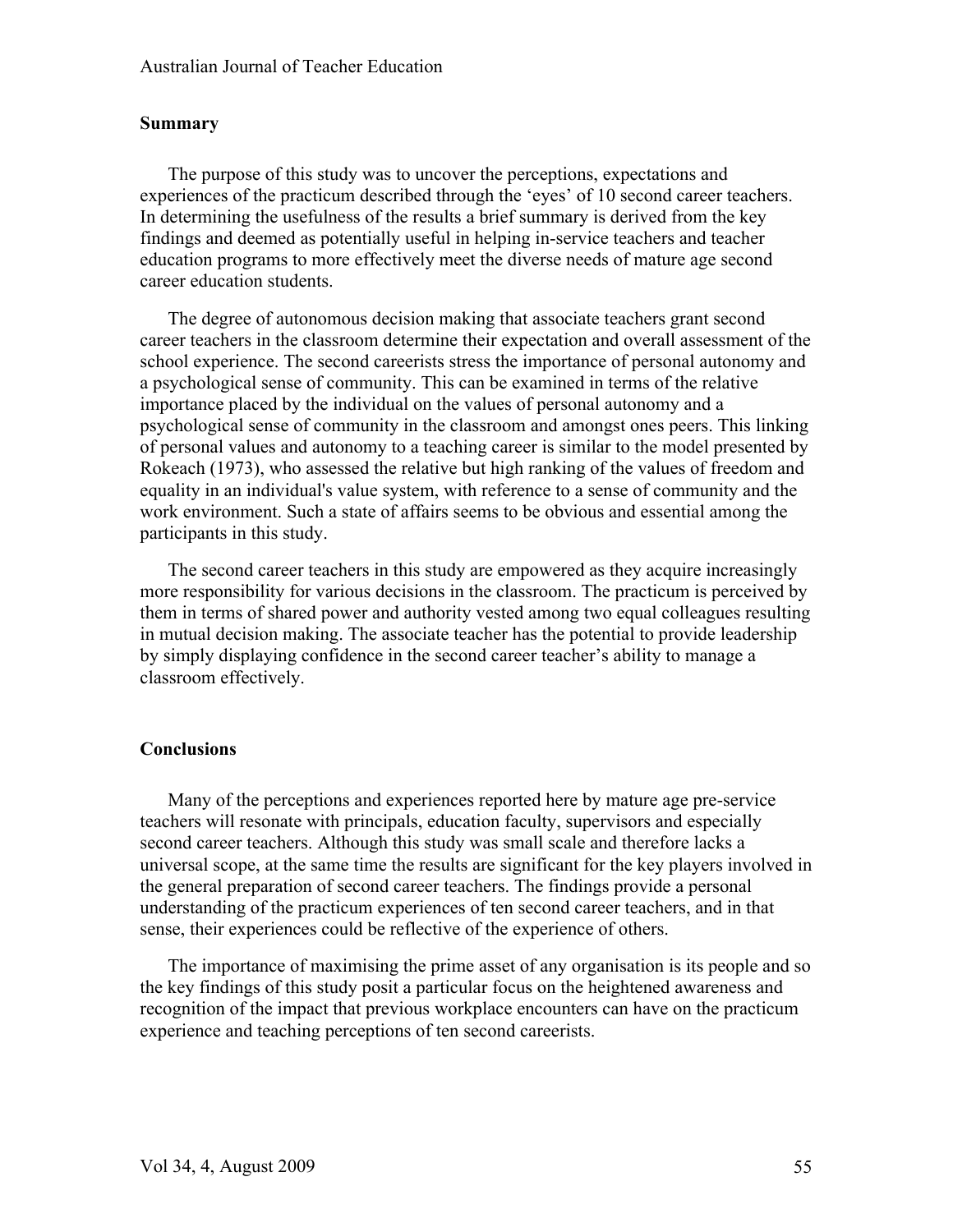## **References**

- Allan, M. (2003). *Is professional development a solitary or a collegial experience?* Masters Research thesis, Dept. of Education, University of Melbourne.
- Ben-Peretz, M. & Rumney, S. (1991). Professional thinking in guided practice. *Teaching and Teacher Education*, 7, 517–530.
- Berg, J. H., Charner-Lard, M., Fiarman, S.E., Jones, A., Quazilbash, E. K & Johnson, S.M.. (2005, April). *Cracking the mold: how second-stage teachers experienced their differentiated roles.* Paper presented at the American Educational Research Association Annual Conference, Montreal, Quebec, Canada.
- Brown, NR and Lancaster, A. (2009, November 29).*Pre-service teachers' perceptions of the reconceptualized School Experience 1 in the Bachelor of Teaching Program.*  Paper presented at the 2004 International Educational Research Conference, Melbourne, Australia. Retrieved July 5, 2009, from http://www.aare.edu.au/04pap/bro04948.pdf
- Bruzina, R and Wilshire, B. (1978). *Crosscurrents in Phenomenology.* The Hague: Martinus Nijhoff.
- Bunton D.; Stimpson P.; Lopez-Real F. (2002). *Mentoring and tutoring: Partnership in learning*, 10(3), 233-252.
- Chambers, D. (2002). The real world and the classroom: Second-career teachers. *The Clearing House, 75* (4), 212-217. Retrieved 13 August, 2007 from http://proquest.umi.com/pqdweb
- Cherubini, L. (2008). Teacher-candidates' perceptions of school climate: A mixed methods investigation. *Journal of Teaching and Learning*, 5(2), 39-54.
- Christensen, A. A. (2003). *Exploring second career teachers' career change motivation* Retrieved 20 August, 2007 from
	- http://wwwlib.umi.com/dissertations/preview\_all/3107072
- Clarke, A. (2000). An advisory practicum for practicum advisors: a follow-up study. *Teaching Education*, 11(2), 131-146.
- Dart, L, & Drake, P. (1993). School-based teacher training: A conservative practice? *Journal of Education for Teaching*, 19, 175-189.
- Della-Dora, D., & Blanchard, J. (Eds.). (1979). *Moving toward self-directed learning.* Alexandria, VA: Association for Supervision and Curriculum Development.
- Eccles, J; Allan Wigfield, A; Harold, R, D; Blumenfeld, P. (1993). Age and Gender Differences in Children's Self- and Task Perceptions during Elementary School, *Child Development*, 64(3), 830-847.
- Edwards, H. C. & Watts, V. (2004). *Classroom discipline and classroom management*. Queensland: John Wiley & Sons.
- Gilbert, S.L. (1997). The "four commonplaces of teaching": Prospective teachers' beliefs about teaching in urban school. *The Urban Review*, 29(2), 81-96.
- Goddard, P. (2003, November). *Are beginning teachers with a second degree at a higher risk of early career burnout?* Paper presented at the AARE conference on Educational Research, Risks and Dilemmas, Auckland, New Zealand
- Guyton, E., & McIntyre, D.J. (1990). Student teaching and school experience. In W.R.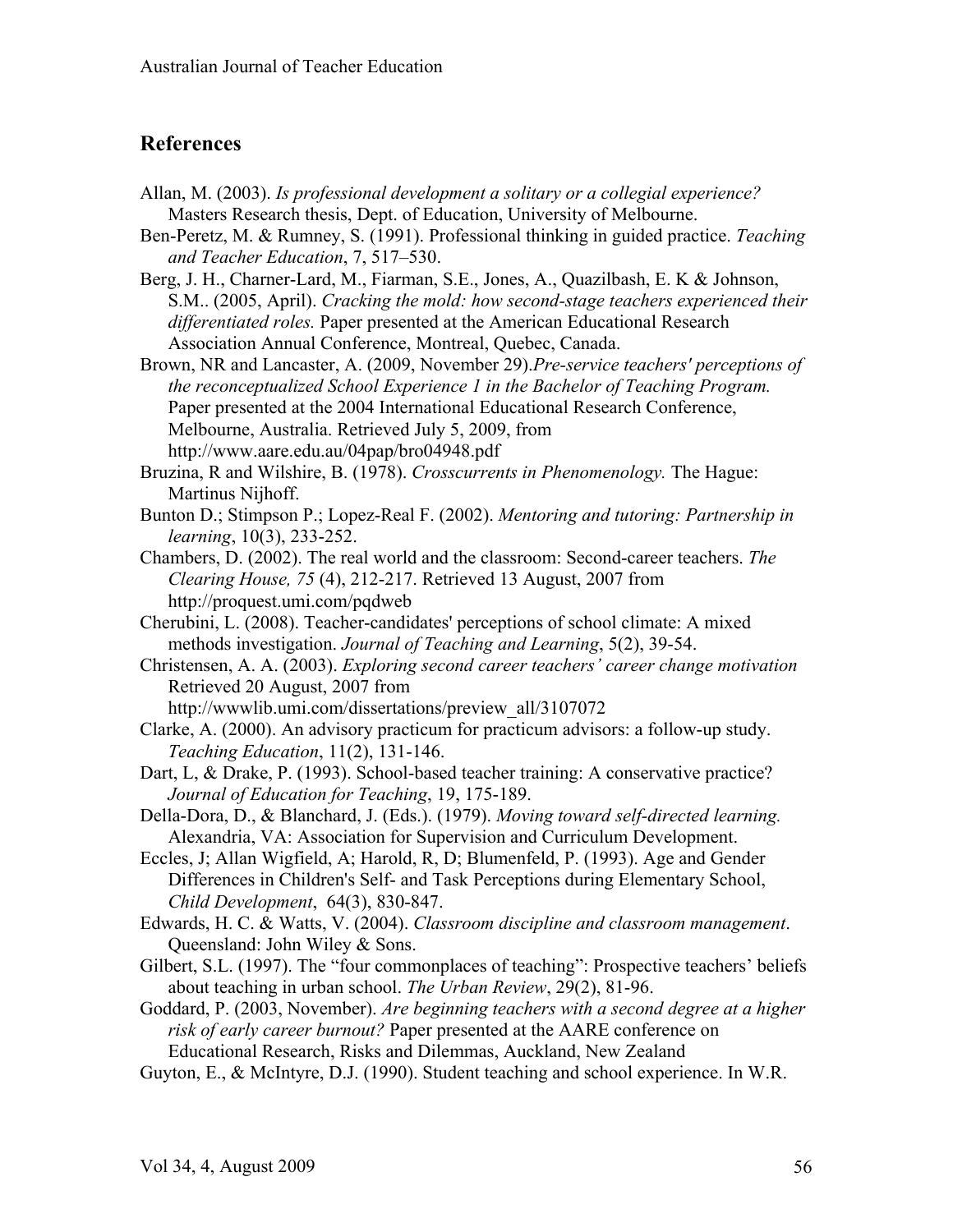Houston (Ed.), *Handbook of research on teacher education 7* (pp. 514-534). Thousand Oaks, CA: Corwin Press.

Haggard, C. (2006). Transition to the school as workplace: challenges of second career teachers. *Teaching Education*.17(4), 317-327.

Hastings, W. (1996). *From black box to triangular pyramid: An attempt to make teacher education transparent*. Retrieved 8, July, 2007 from http://www.aare.edu.au/96pap/hastw96206.txt

Hayes, D. (2004). Recruitment and retention. Insights into the motivations of primary trainee teachers in England. *Research in Education, 71*, 37-49.

Huberman, M. (1993). *The lives of teachers.* New York: Teachers College Press.

Kilbourne, B; Keating, C; Murry, K and Ross, I. (2005). Balance feedback and inquiry: how novice observers (supervisors) learn from inquiry into their own practice. *Journal of Curriculum and Supervision*, 20(4), 298-318.

Koerner, M.E. (1992). The co-operating teacher: An Ambivalent Participant in Student Teaching, *Journal of Teacher Education*, 43(1), 46-56.

Knowles, J. G., & Cole, A. L., with Presswood, C. S. (1994). *Through pre-service teachers' eyes: Exploring field experiences through narrative and inquiry*. New York: Merrill Publishing.

Knowles, J. G., & Holt-Reynolds, D. (1991). Shaping pedagogies through personal histories in pre-service teacher education. *Teachers College Record*, 93(1), 87-113.

Lawrance, G.A,& Palmer, D. (2003). *Clever teaches, clever sciences.* Canberra: DEST.

Lortie, D. C. (1975). *Schoolteacher: A sociological study*. Chicago: University of Chicago Press.

Mayotte, G.A. (2001). *Examining the perceptions of second-career teachers regarding their first-year teaching experiences* Retrieved 15 August, 2007 from http://wwwlib.umi.com/dissertations/preview\_all/3038922

McNamara, D. (1986). The Personal Qualities of the Teacher and Educational Policy: A Critique *British Educational Research Journal*, 12(1), 29-36.

McPherson,S.J.(2000). *From practicum to practice: two beginning teacher's perceptions of the quality of their pre-service preparation*. [Online] Available:

http://educ.queensu.ca/~ar/801a/suzinmcp.htm. Retrieved 15 August, 2007 from Merriam, S. (1988). *Case study research in education*. San Francisco: Jossey- Bass Publishers.

Mercora, D. A. (2003). *A qualitative study examining the motives and determinants of a voluntary career change into education.* Retrieved 21 August, 2007 from http://www.lib.umi.com/dissertations/preview\_all/3093192

Mezirow, J. (1991). *Transformative dimensions of adult learning*. San Francisco: Jossey-Bass.

Montgomery, H.J. (1998). Easing the way for new teachers. *Educational Leadership*., 55(5), 33-36.

Mrozik, B. (1993). *Second-career teachers and the school workplace: Effects on commitment and job satisfaction*. Retrieved July 14, 2006 from http://wwwlib.umi.com/dissertations/fullcit/9328418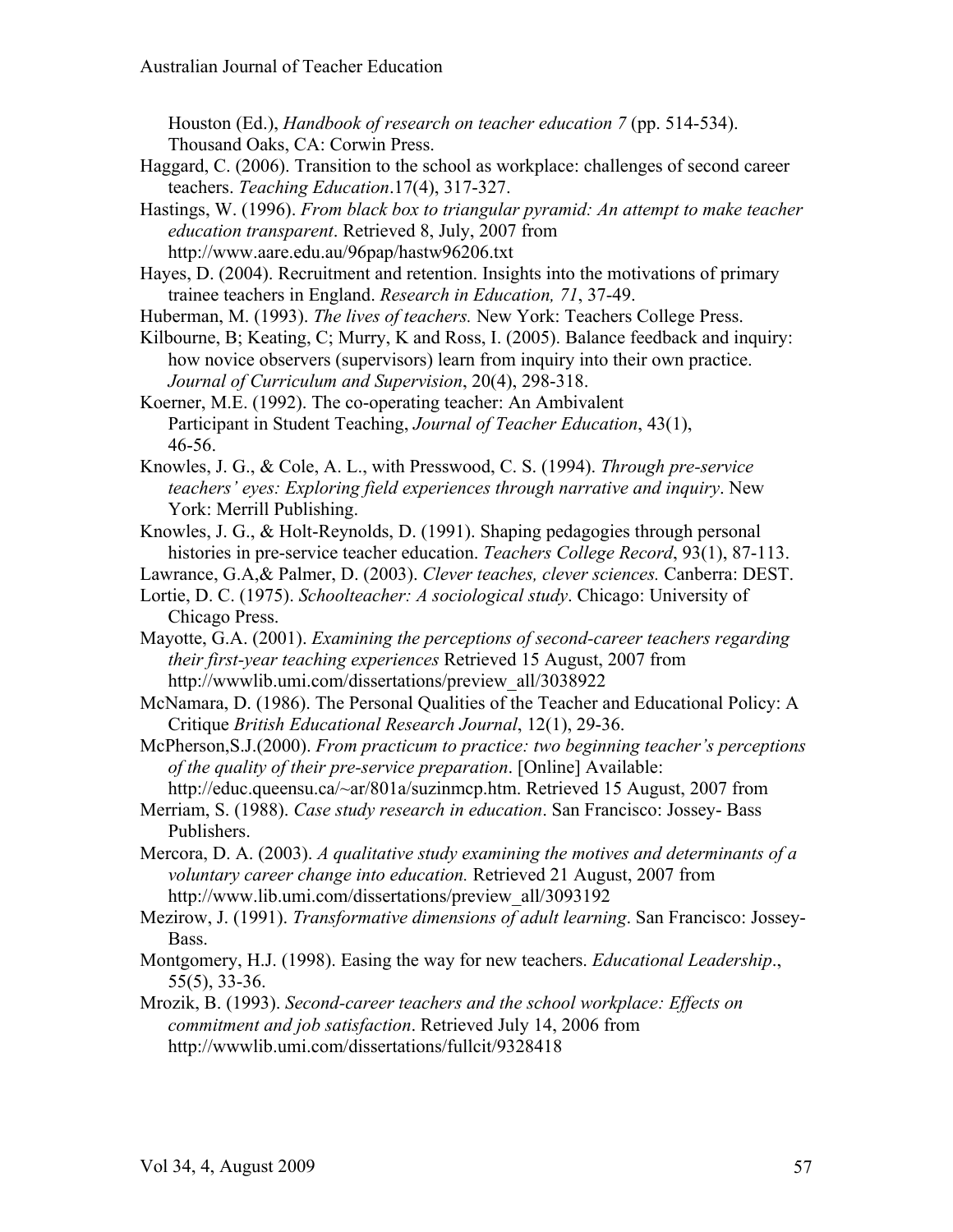- Norquay. N. (1999). Social difference and the problem of the "unique individual": An uneasy legacy of child-centred pedagogy *Canadian Journal of Education*, 24(2), 183- 196.
- Ontario Institute for Studies in Education. (2004). *About OISE/UT*. Retrieved 21 November, 2004 from http://www.oise.utoronto.ca
- Pellettieri, J. R. (2003). *Analysis of perceptions of second career teachers and their principals as compared to first career teachers.* Retrieved 15 August, 2007 from http://wwwlib.umi.com/dissertations/previews\_all/3103246
- Peske, H., Liu, E., Johnson, S., Kauffman, D., & Kardos, S. (2001). The next generation of teachers: Changing conceptions of a career in teaching. *Phi Delta Kappan*, *83*(4), 304 –311.
- Pollio, H. R., Henley, T., & Thompson,C.B.(1997). *The phenomenology of everyday life.* Cambridge: Cambridge University Press.
- Powers, F. (2002). Second-career teachers: Perspectives and mission in their new careers. *International Studies in Sociology of Education*, 12(3), 62-78.
- Powell, R. (1996). Epistemological antecedents to culturally relevant and constructivist classroom curricula: A longitudinal study of teachers' contrasting worldviews. *Teaching and Teacher Education*, *12*(4), 365-384.
- Ravlin, E.C., & Meglino, B.M. (1987). Effect of values on perceptions and decision making: A study of alternative work values measures. *Journal of Applied Psychology*, 72(4), 666- 673.
- Richardson, P. & Watt, H. (2002, December). *A survey investigation of influences and choices in attracting graduates into teaching.* Paper presented at the annual AARE Conference, Brisbane, Queensland, Australia. Retrieved 15 August, 2007 from http://www.aare.edu.au/02pap/ric02556.htm
- Rokeach, M. (1968). *Beliefs, attitudes, and values.* San Francisco: Jossey-Bass.
- Rokeach, M. (1973). *The nature of human values*. New York: Free Press.
- Roy, L. A. (2002). Understanding "best practice" for second career teachers: Potentials for virtual communities. *Journal of Education for Teaching*, *23* (34), 39-49.
- Russell, T. L. & Bullock, S. (1999). Discovering our professional knowledge as teachers: Critical dialogues about learning from experience. In John Loughran (Ed.), *Researching teaching: Methodologies and practices for understanding pedagogy* (pp. 132-151). London: Falmer Press.
- Ryan G, Toohey, S and Hughes, C. (1996). The purpose, value and structure of the practicum in higher education: a literature review. *Higher Education.* 31(3), 355-377.
- Schon, D. A. (1983). *The reflective practitioner*. New York: Basic Books.
- Schon, D. (1987). *Educating the Reflective Practitioner*,.San Francisco: Jossey-Bass.
- Schulz, R. (2005). The practicum: more than practice. *Canadian Journal of Education*, 28 (1), 147-167.
- Schroeder, S. G. (2002). *Composing new teaching lives: The evolving discourse of career changers.* Retrieved 25 August, 2007 from
- http://wwwlib.umi.com/dissertations/fullcit/3052540
- Sumsion, J. (2000, April). *Motivations for the career choice of pre-service teachers in New South Wales, Australia and Ontario, Canada.* Paper presented at the annual meeting of the American Educational Research Association, New Orleans, Louisiana.
- Taylor, J. (2001). *Educational discourses and teaching Identities: An ethnography of*